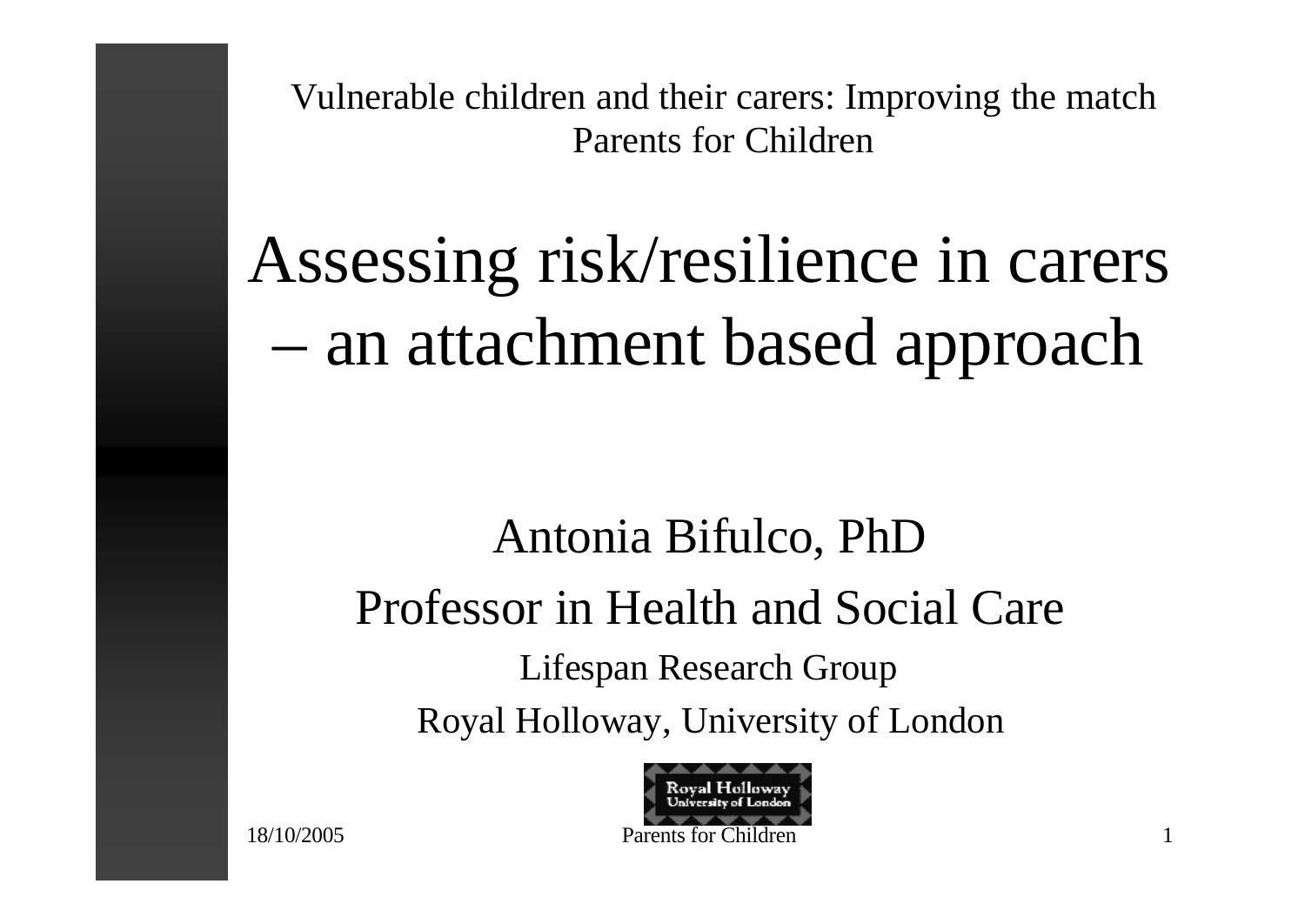### Plan of session

- $\blacksquare$  Defining attachment theory
- $\blacksquare$  Measuring attachment style
	- $\triangle$  The Attachment Style Interview
- $\blacksquare$  A stress model for parents
	- $\triangle$  ASI insecure attachment and parent disorder
- Policy relevance of carer assessment tools
	- $\bullet$  Relevance of ASI and stress model for carers
	- $\triangle$  What about matching?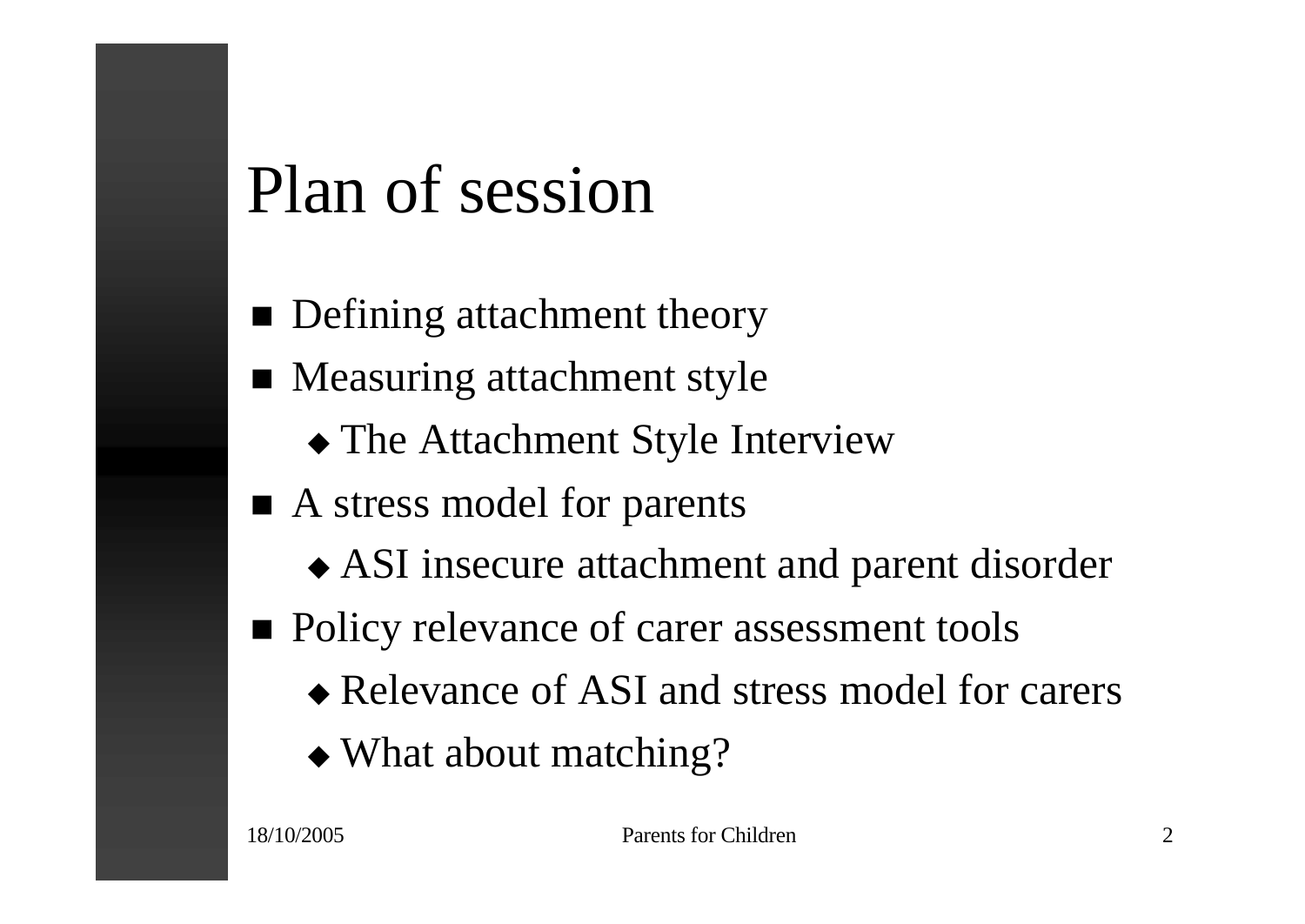### What is attachment theory?

18/10/2005 Parents for Children 3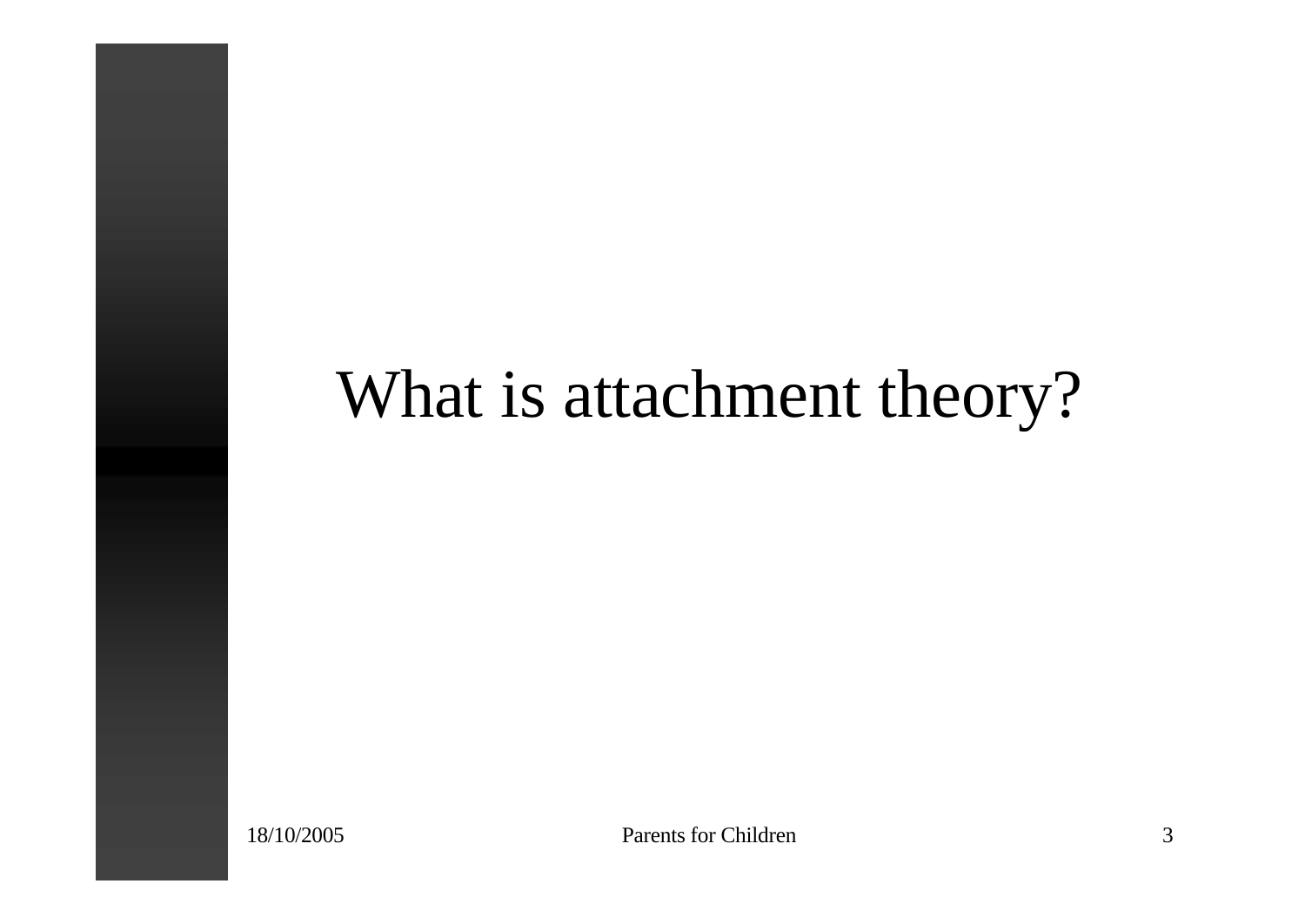### Defining attachment John Bowlby

- $\blacksquare$  An enduring tie with a person who provides security
- A need to remain close to the other
- Safe base from which to explore
- Separation/loss of attachment figure causes distress
- When a child afraid or unwell attachment behaviours become more evident (ie under stress)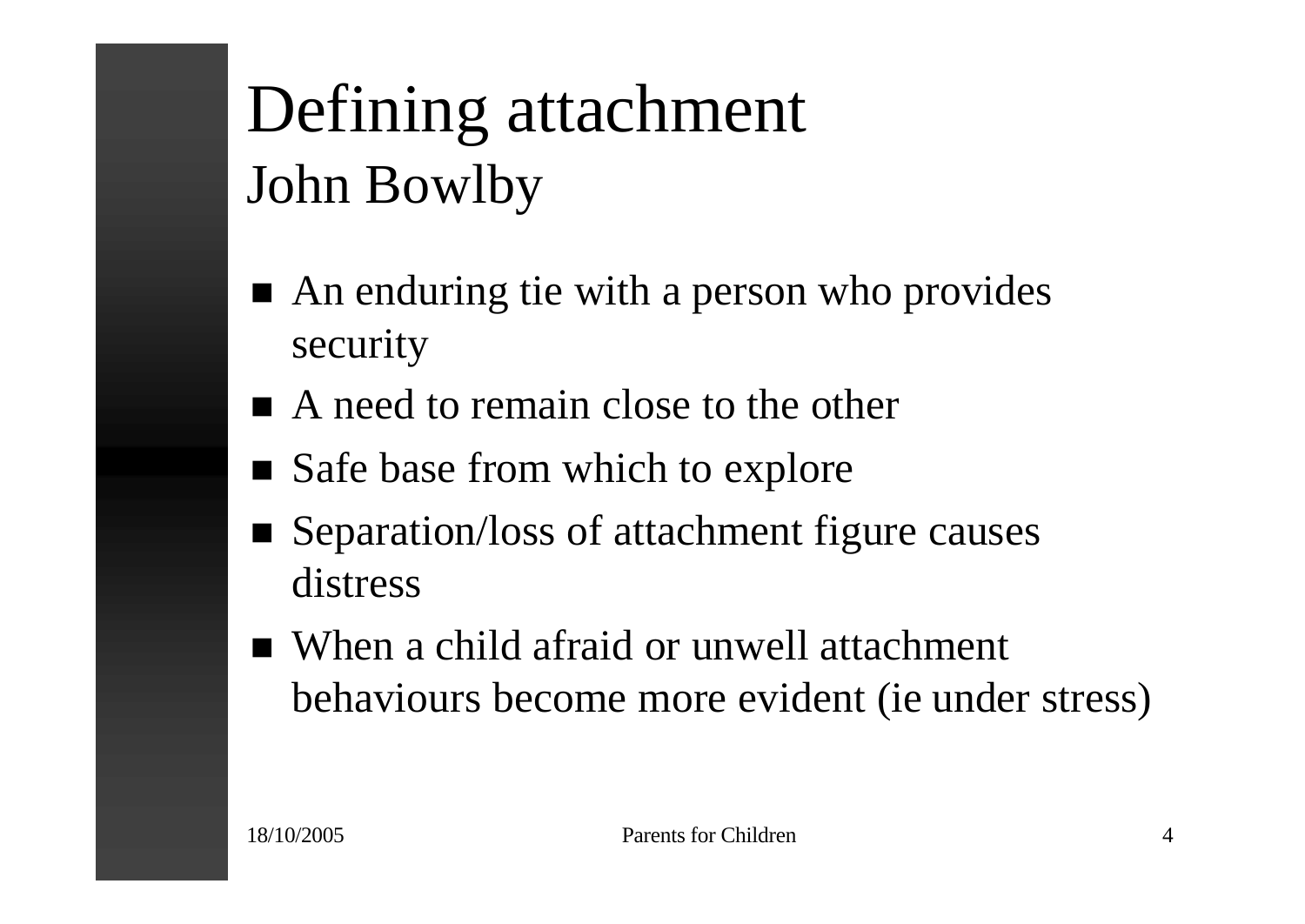### Attachment Theory:

- $\blacksquare$  Attachment is a basic human need
- $\blacksquare$  Relationship with parents in early childhood dictates subsequent security of attachment.
- **I** Loss of parent, parental unavailability or hostile parenting relate to different forms of insecure attachment.
- $\blacksquare$  Insecure attachment shows itself as anxious ambivalence or avoidance.
- $\blacksquare$  Attachment style derives from distorted 'internal working models' (cognitive schemas).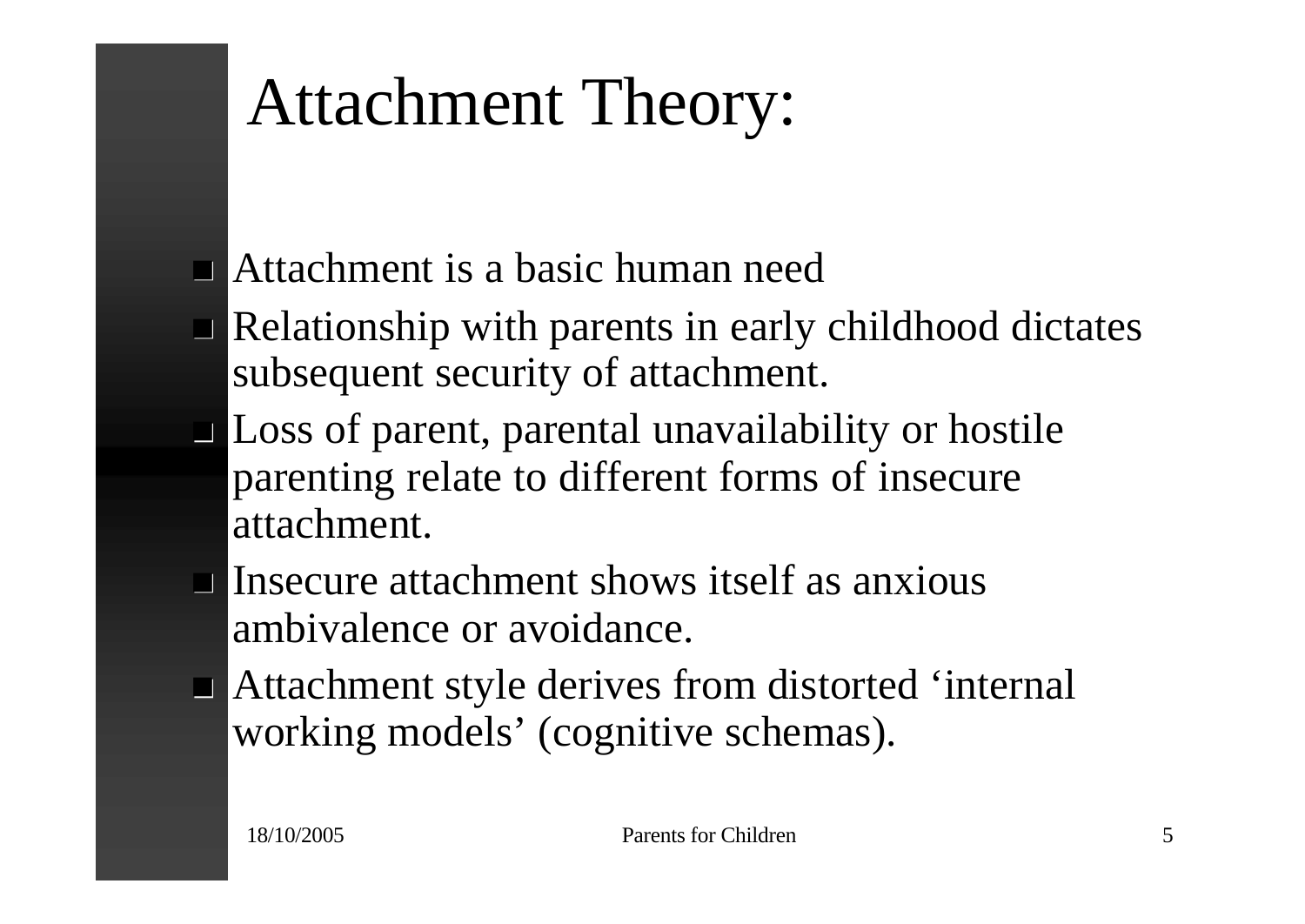# Key concepts of attachment theory

- **n** Proximity maintenance (need for closeness)
- Secure base/ safe haven
- Separation protest
- Internal working models
- Secure, anxious-ambivalent, avoidant, disorganised attachment style
- $\blacksquare$  Not all affectional bonds are attachment attachment strictly is about help and support seeking.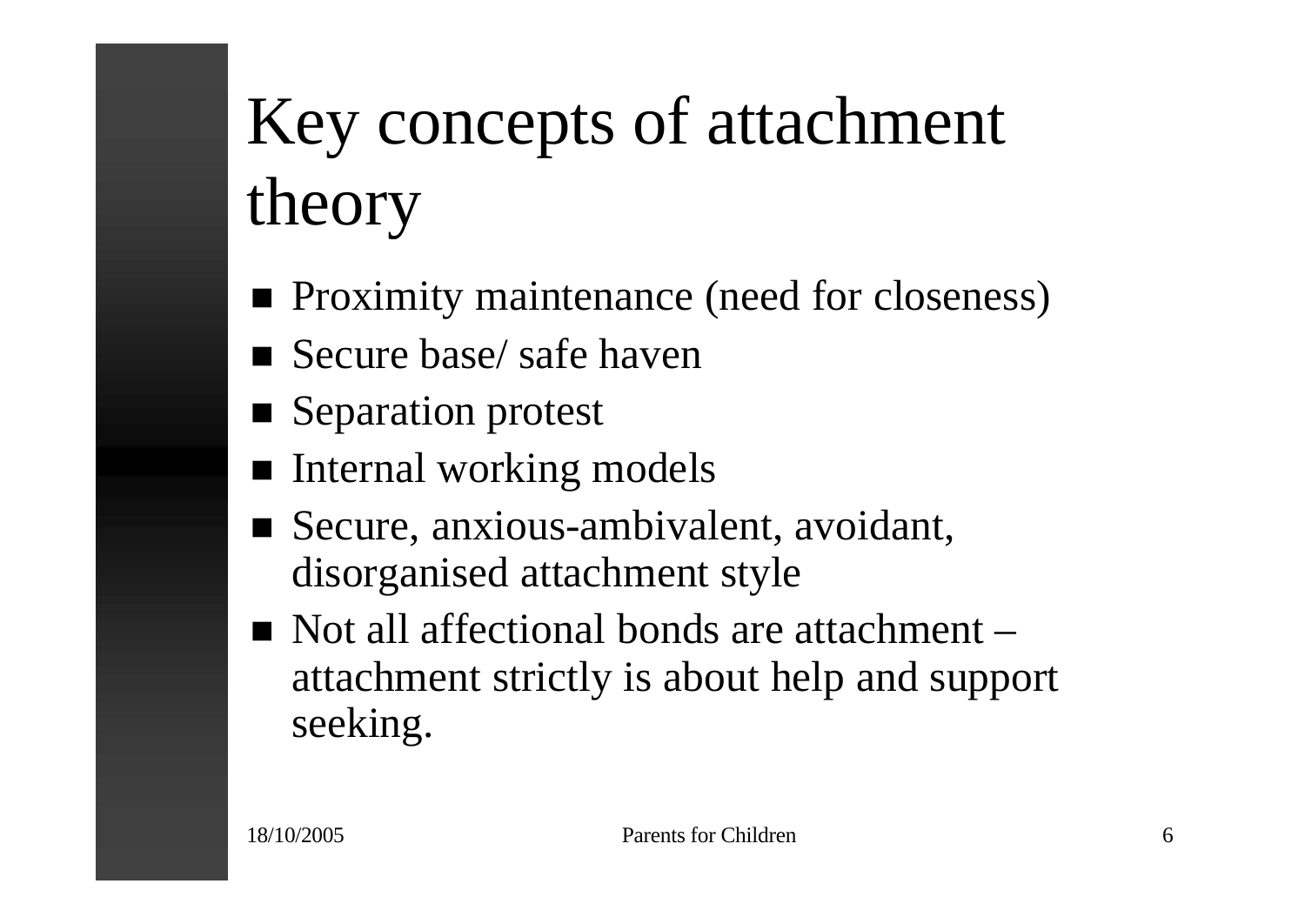# Attachment is a lifespan & intergenerational theory

- $\blacksquare$  Attachment behaviour characterises human beings throughout life.
- Patterns established in childhood parentchild relationships tend to structure the quality of later bonds in adult relationships.
- Adult insecure attachment is correlated with poorer parenting behaviour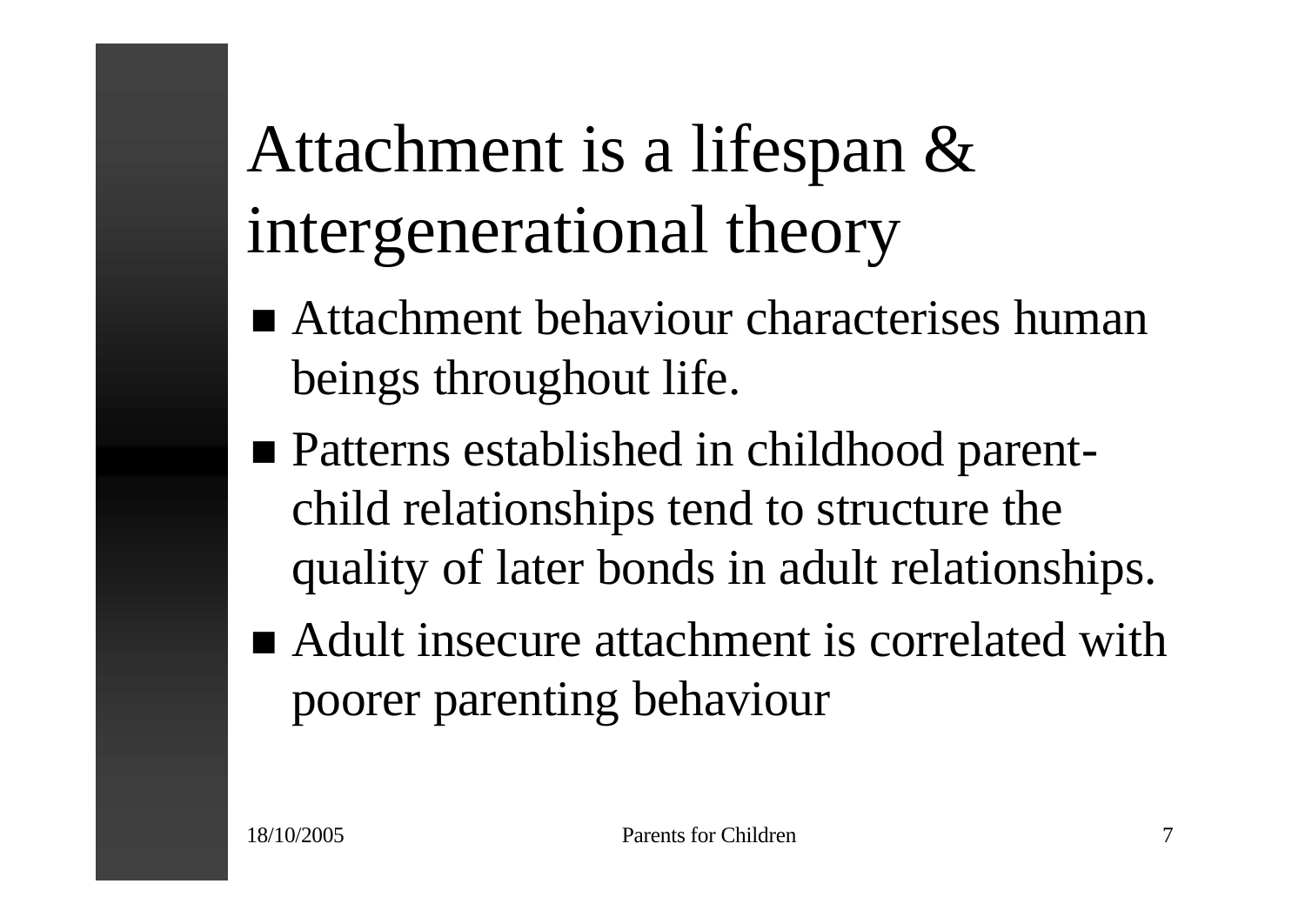### Parenting and attachment

- High correlations have been found between mother and child attachment classifications.
- $\blacksquare$  This even holds when mother's attachment assessed ante-natally.
- Insecure attachment in child linked to insensitive and poor parenting behaviour eg inconsistent parenting, punitive parenting, abusive parenting.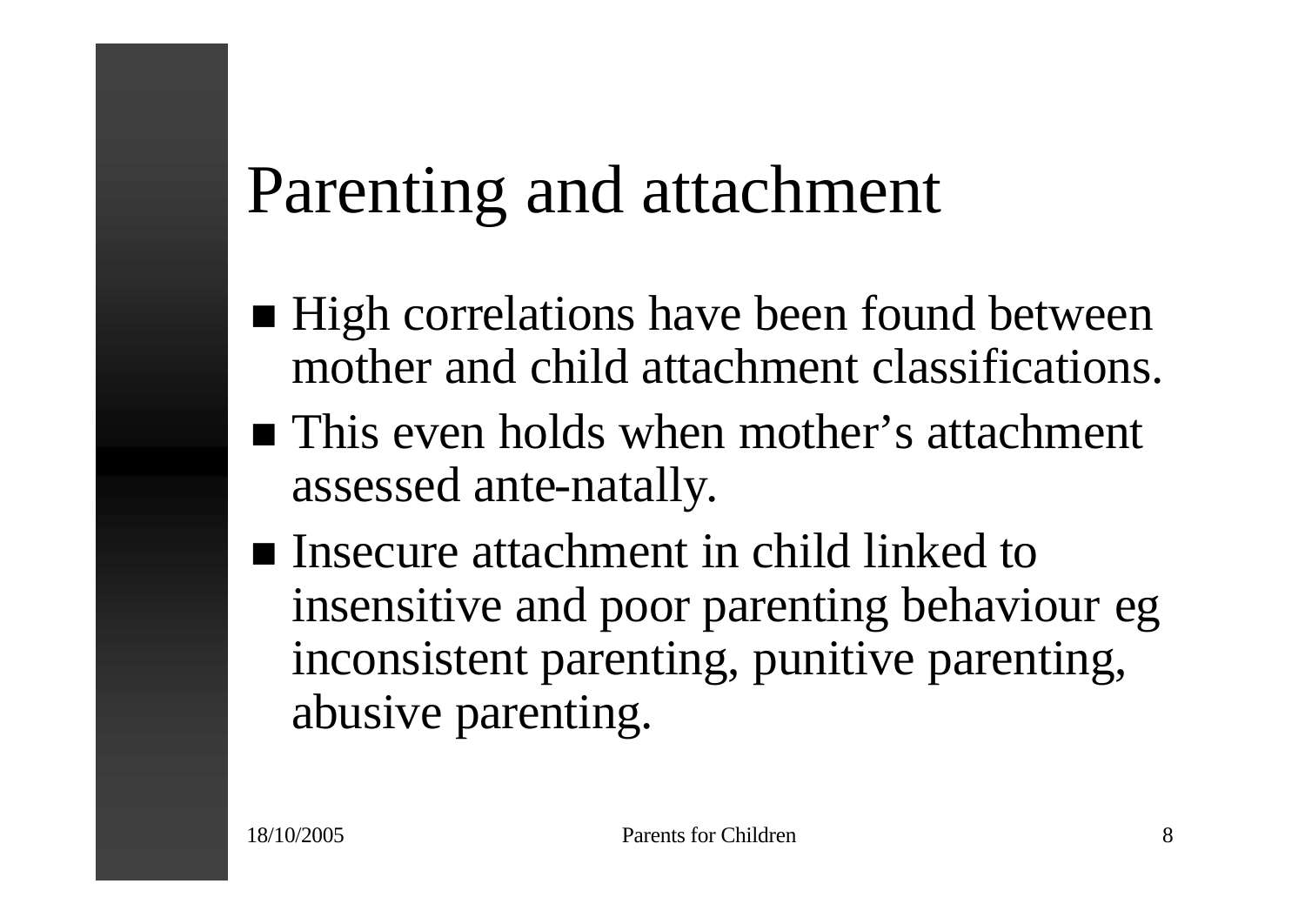### Insecure attachment

### $\blacksquare$  Avoidant

- $\bullet$  Dismissive (angry-dismissive or withdrawn)
- $A$ nxious-ambivalent
	- $\triangle$  Enmeshed (preoccupied)
	- $\triangle$  Fearful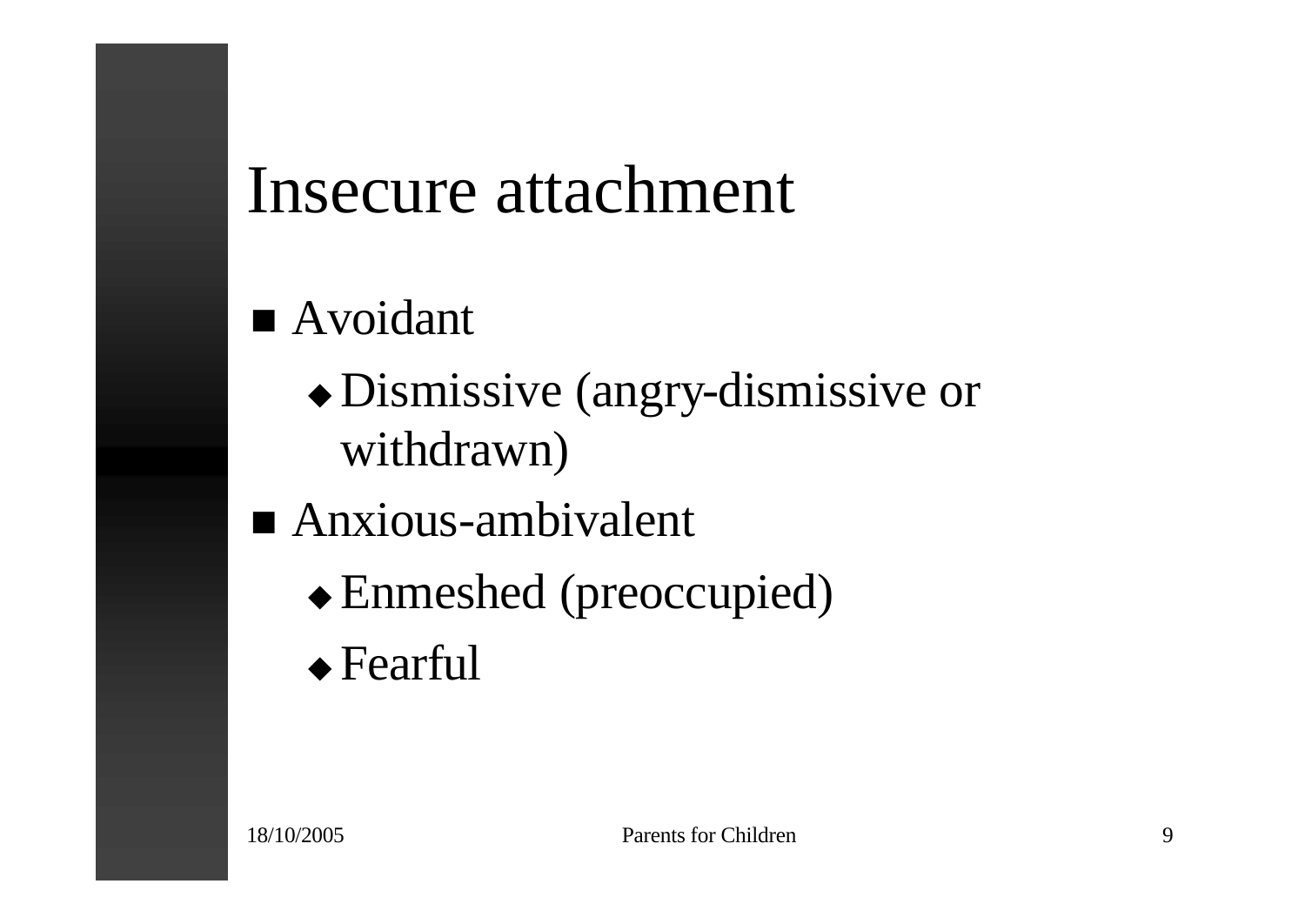## Avoidant individuals Belsky 2002

- $\blacksquare$  Distance themselves cognitively from distress
- $\blacksquare$  Have lower access to painful memories
- Can be unaware of own anger despite showing physiological arousal
- Do not show much emotion
- Use deactivating or avoiding strategies for coping
- Dissociation between conscious and unconscious levels of responding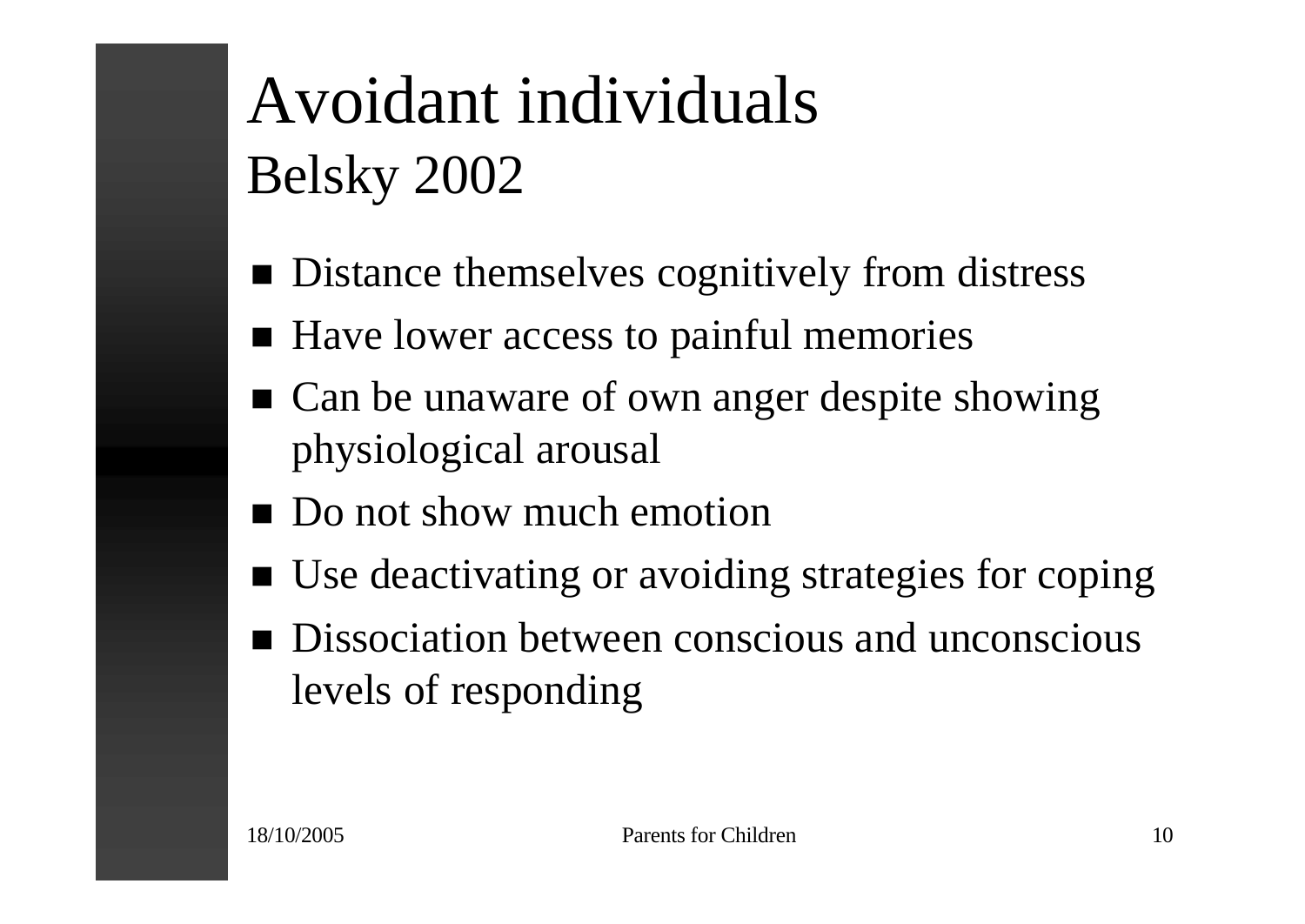## Anxious/ambivalent individuals Belsky, 2002

- Focus on own distress, ruminate on negative thoughts
- Use emotion-focussed rather than problem-solving coping styles – the emotion can undermine problem solving ability
- Easy access to painful memories and generalise these: 'negative contagion'.
- Hyperactivating strategies projective identification
- Automatic spread of emotion from one remembered incident to another

18/10/2005 Parents for Children 11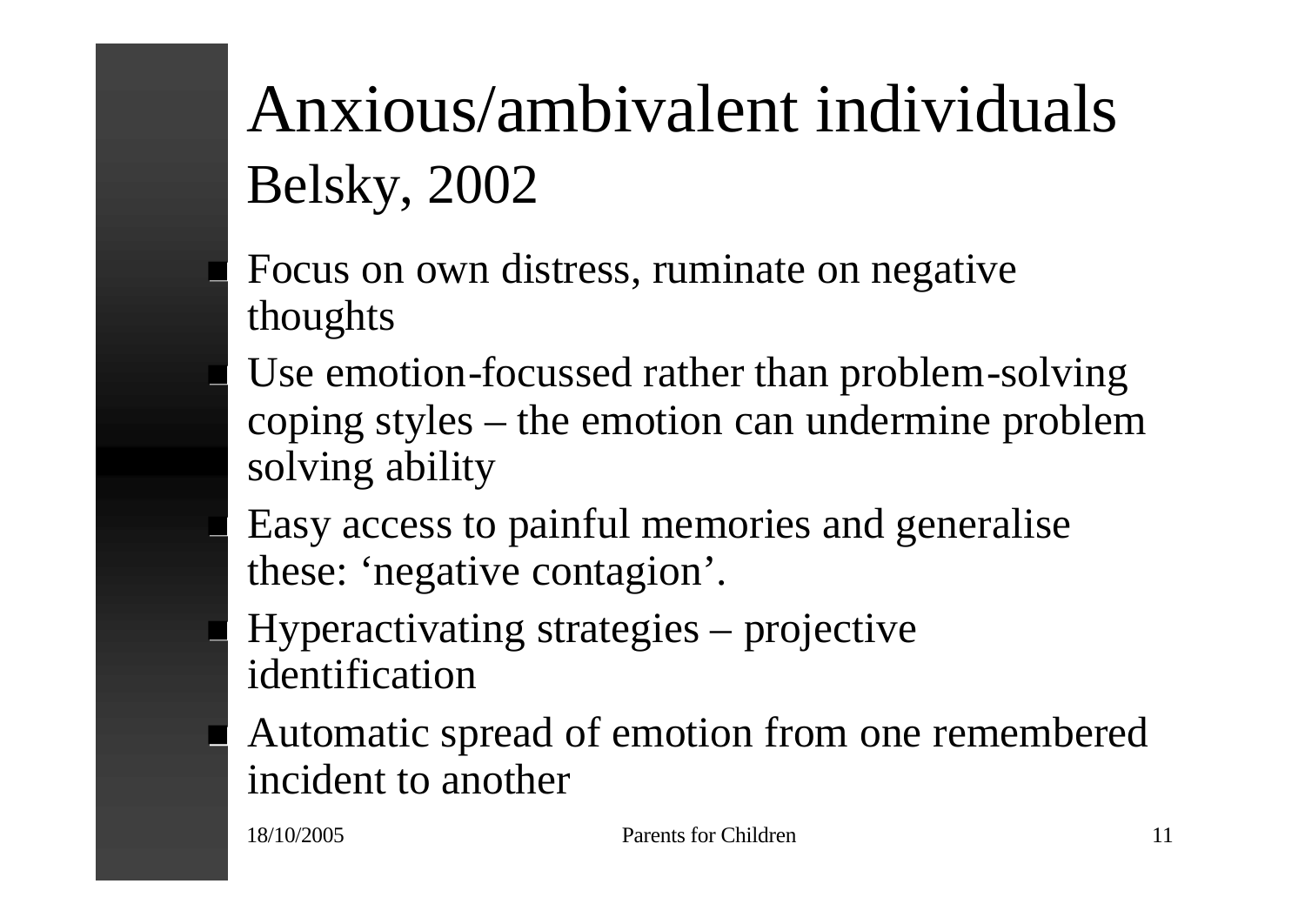## Secure individuals Belsky, 2002

- Appraise stressful events as less threatening
- Have optimistic expectations about coping
- Can access painful memories but do not generalise them
- Can disclose personal information and feelings to close others – express emotion openly
- $\blacksquare$  Use support for regulating distress discuss problems
- Acknowledge the physiological signs of anger and express anger in controlled way
- Engage in adaptive problem-solving
- $\blacksquare$  Have better mental health & relationships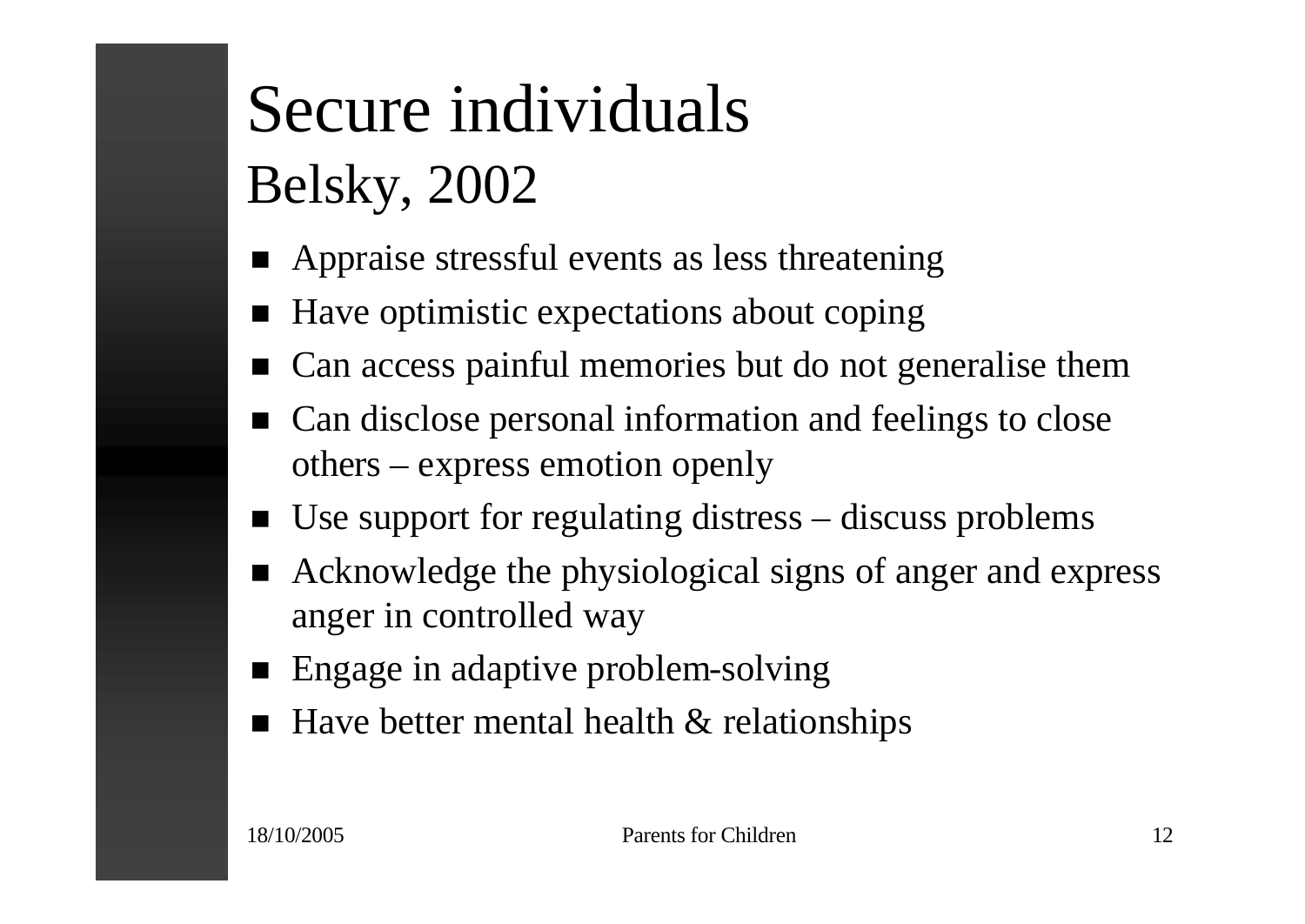### How can we measure attachment style in adults?

18/10/2005 Parents for Children 13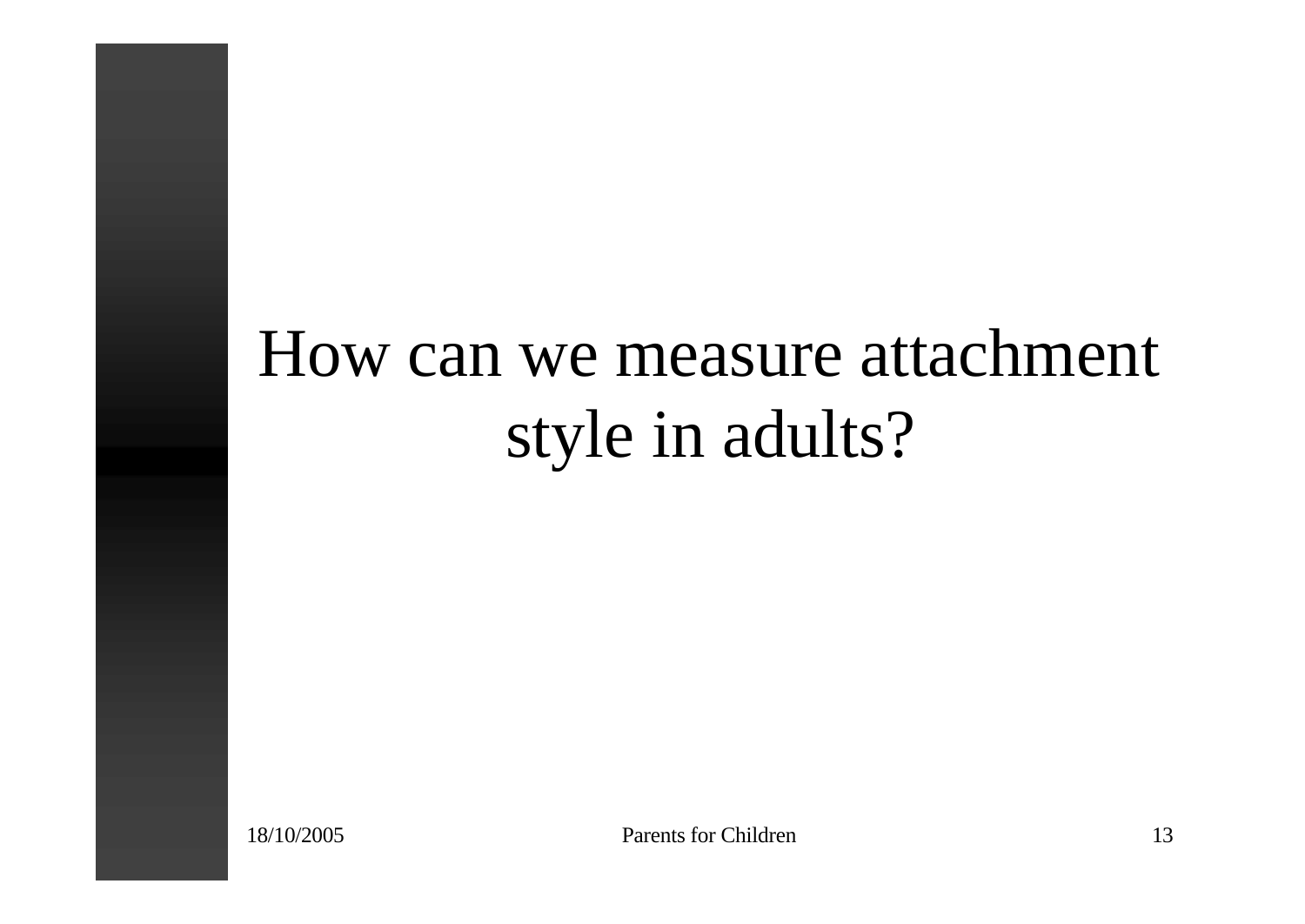# Two approaches 1. Attachment & States of Mind

Assesses defensive style and infers unconscious processes. Used mainly in relation to parenting and early origins of attachment style in childhood. Involves 'theory of mind'.

Eg Mary Main (AAI), Peter Fonagy (Selfreflective functioning).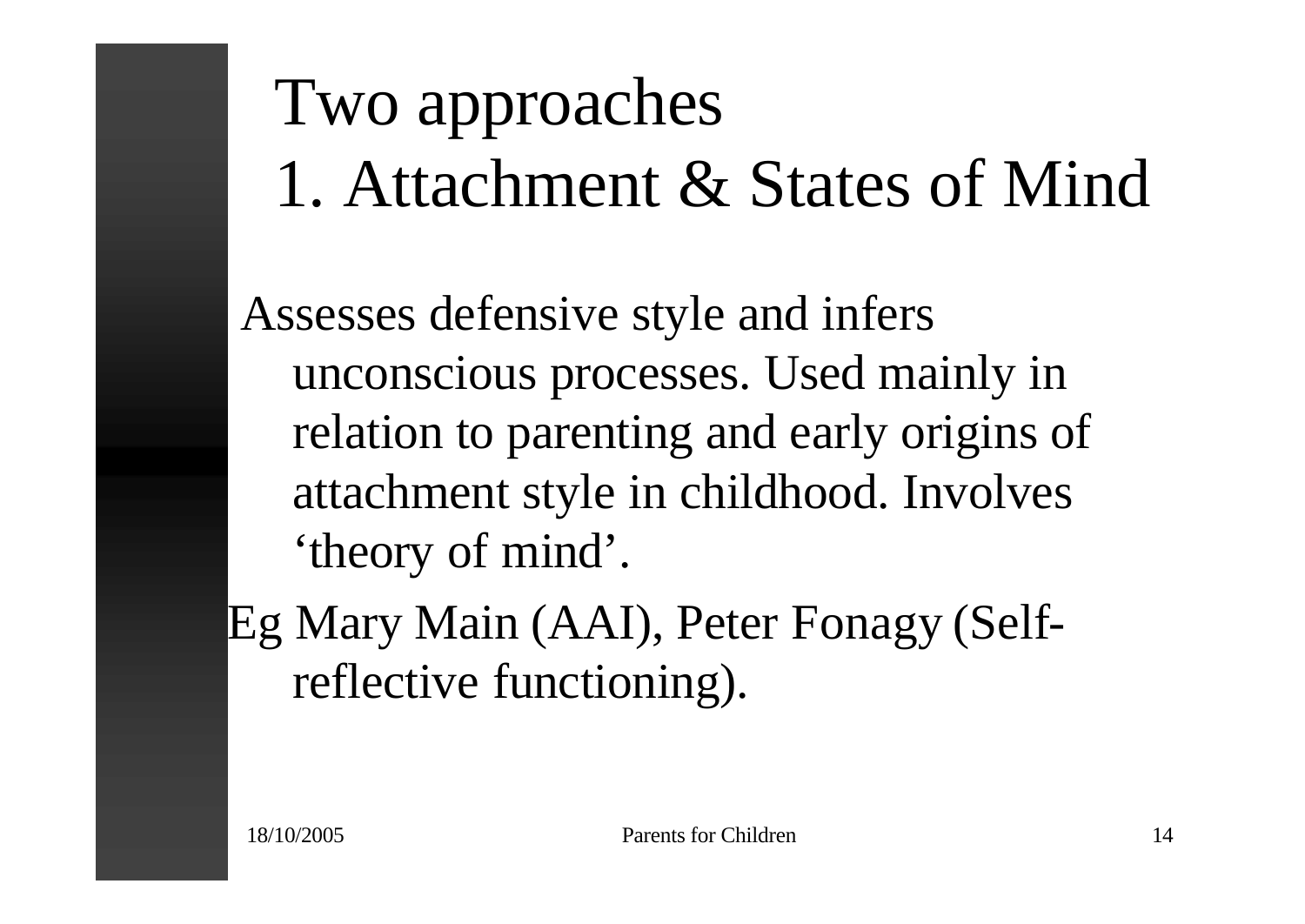# Two approaches 2. Attachment & Social Interactions

Assesses inter-personal style, based on perception of behaviour with close others. Used in variety of contexts but also in relation to psychopathology. Eg Hazan & Shaver (Q), Kim Bartholomew (RQ) Bifulco (ASI interview)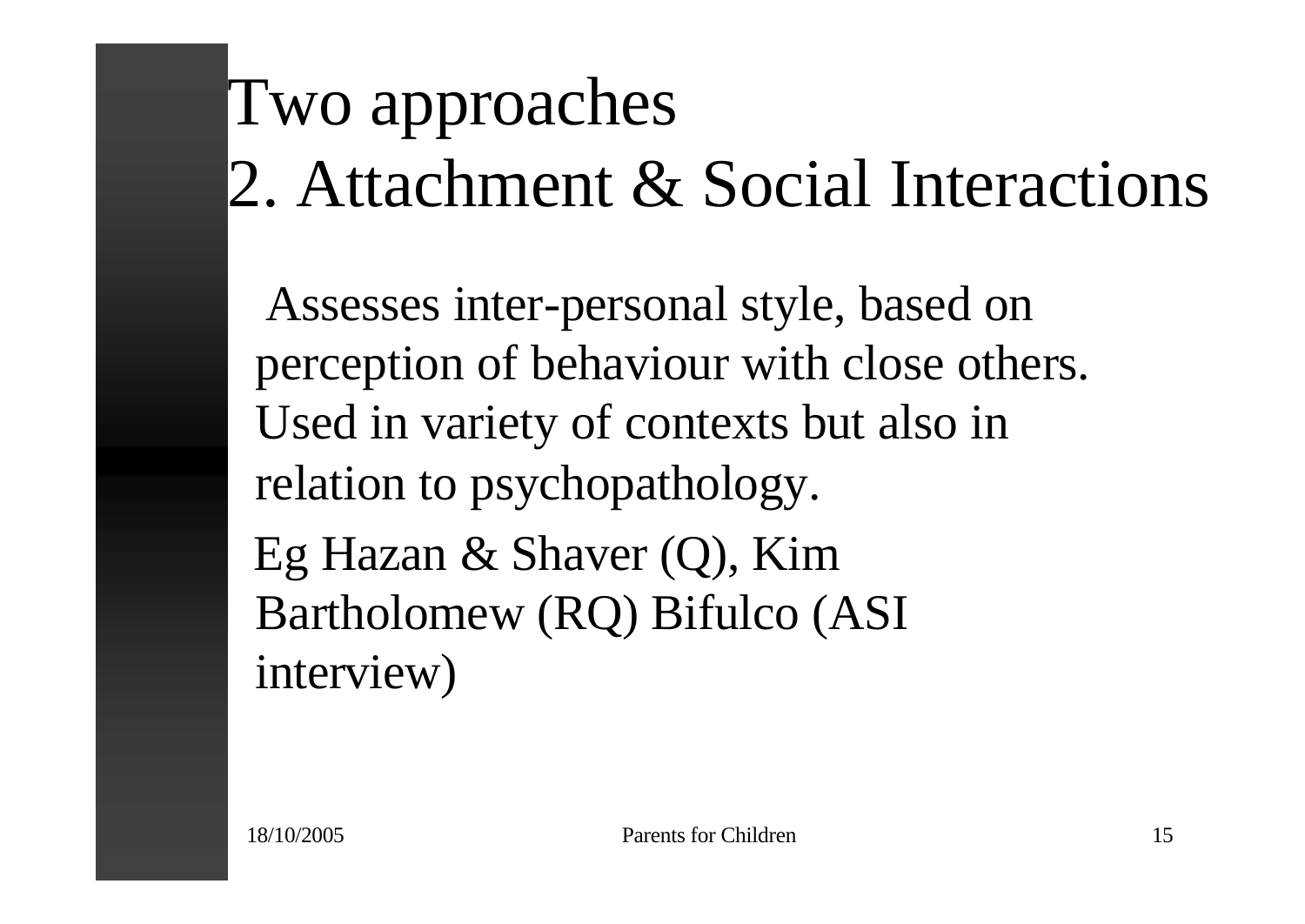### Adult Attachment measures

### **SELF-REPORT - Social psychology/interpersonal**

- n AAQ: Adult Attachment Questionnaire (Hazan & Shaver)
- RQ: Relationships Questionnaire (Bartholomew & Horowitz)
- **INTERVIEW - States of mind/developmental**
- AAI: Adult Attachment Interview (Main & Goldwyn).
- **ASI:** Attachment Style Interview (Bifulco et al)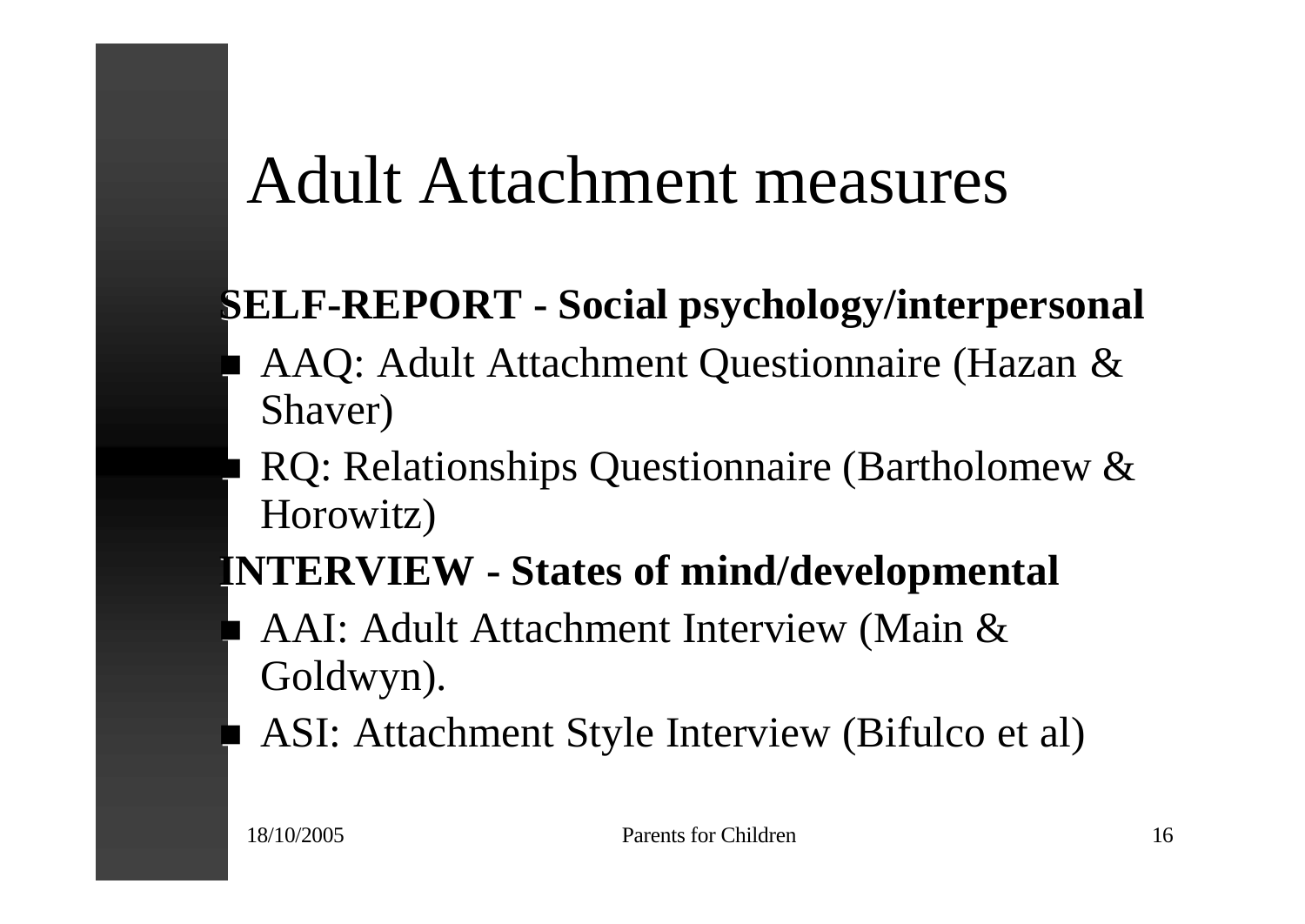#### **Relationship Questionnaire: Bartholomew & Horowitz.**

#### **STYLE A:** SECURE

It is easy for me to become emotionally close to others. I am comfortable depending on them and have them depend on me. I don't worry about being alone or having others accept me.

#### **STYLE B: FEARFUL**:

I am uncomfortable getting close to others. I want emotionally close relationships, but I find it difficult to trust others completely, or to depend on them. I worry that I will be hurt if I allow myself to become too close to others.

#### **STYLE C**: ENMESHED

I want to be completely emotionally intimate with others, but I often find that others are reluctant to get as close as I would like. I am uncomfortable without close relationships but I sometimes worry that others don't value me as much as I value them.

#### **STYLE D**:DISMISSIVE

I am comfortable without close relationships. It is very important to me to feel independent and self-sufficient, and I prefer not to depend on others or have others depend on me.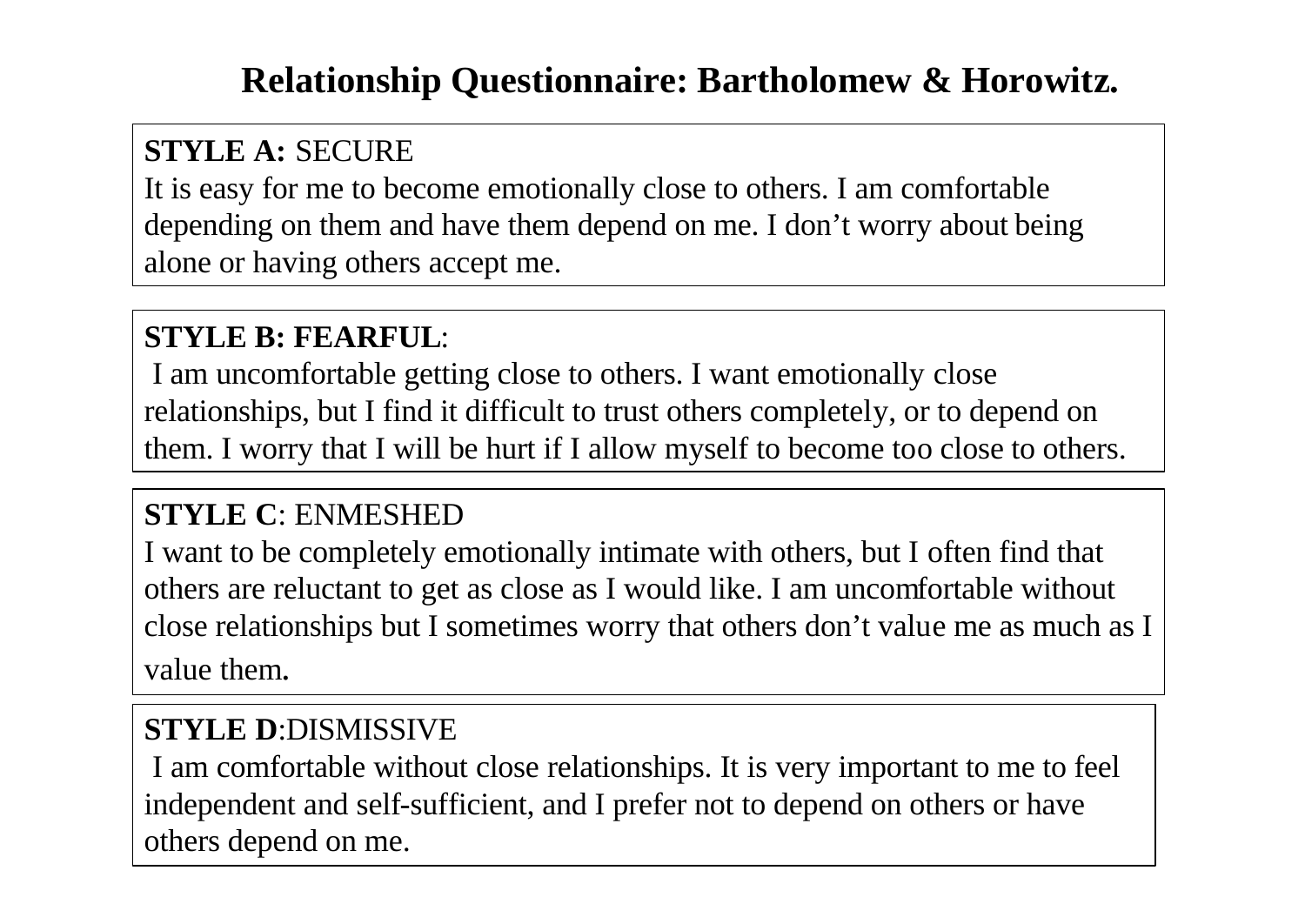# Attachment Styles and adult relationships

- SECURE comfortable with closeness, moderate self-reliance.
- n ENMESHED (AMBIVALENT): dependent, needy, low self-reliance.
- FEARFUL: avoidant with fear of closeness.
- DISMISSIVE / WITHDRAWN- high selfreliance – sometimes angry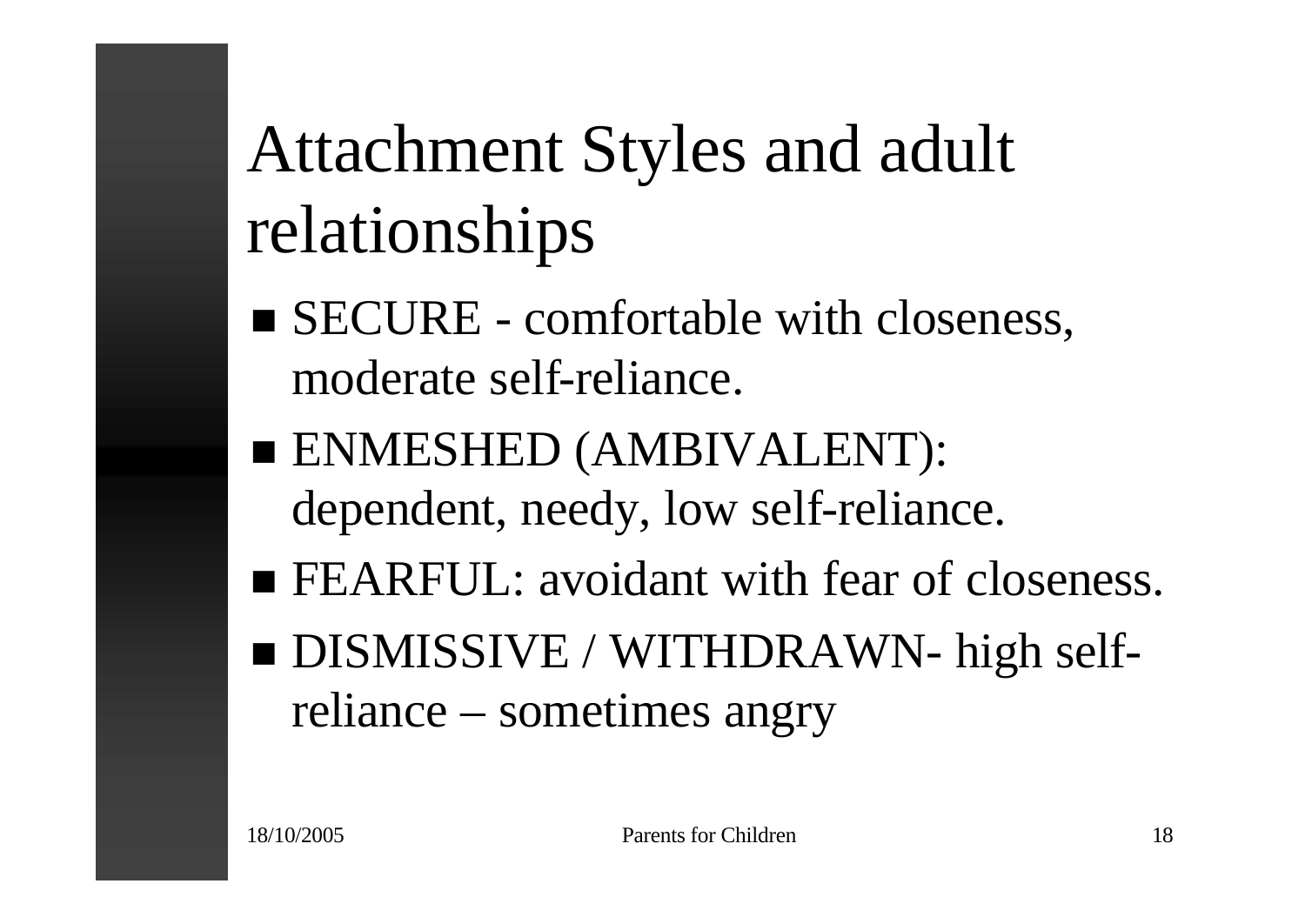# The Attachment Style Interview (ASI) *Bifulco et al*. *<sup>2002</sup>*

- $\blacksquare$  A semi-structured, probing, interview assessing partner relationship, quality of other support and attitudes about closeness/distance and overall adult attachment style.
- $\blacksquare$  60 minutes administration and 120 minutes coding
- $\blacksquare$  4-day training
- Manual and consensus meetings for reliability
- **Practitioner & researcher training available.**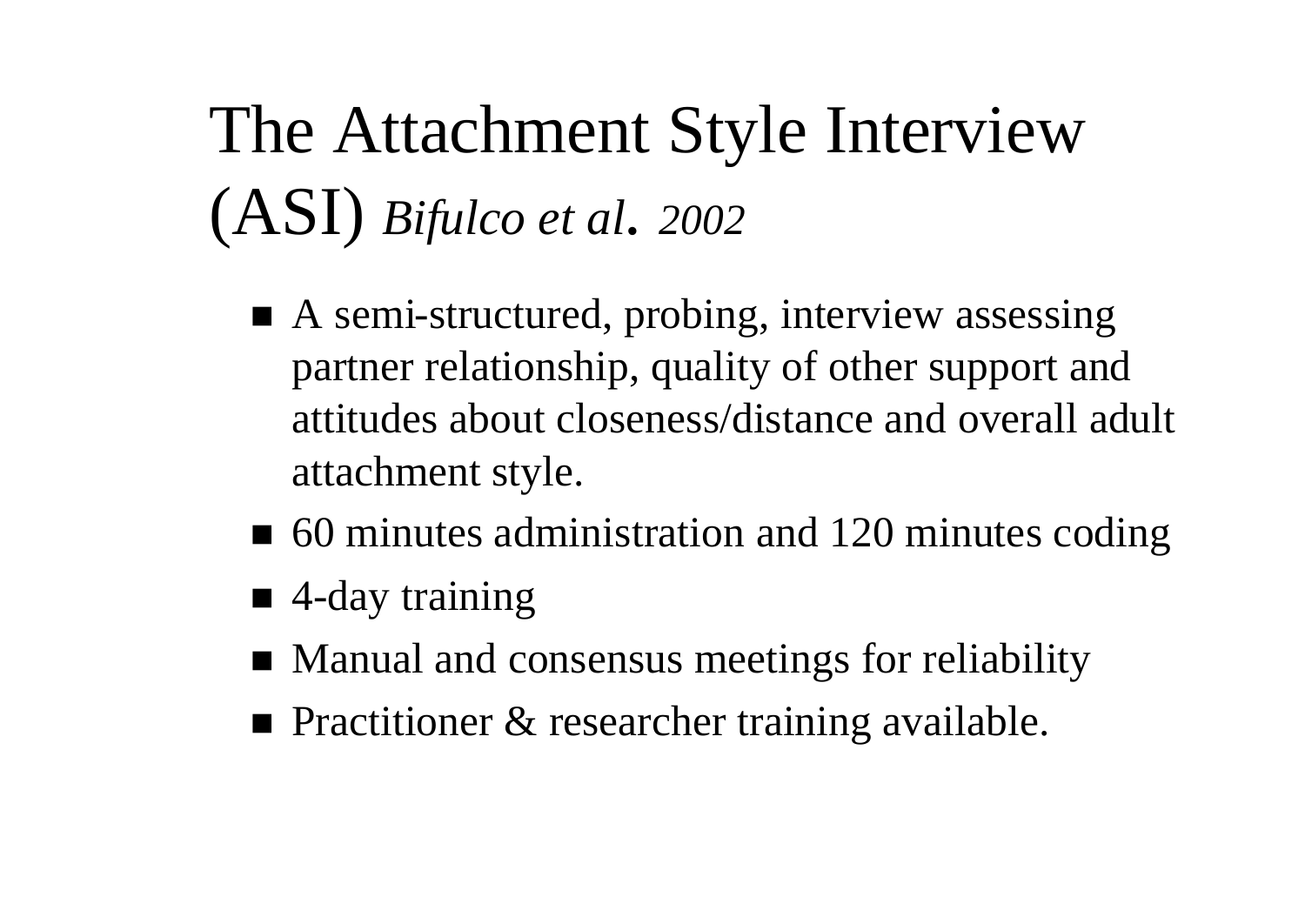### Attachment Style Interview (ASI)

- $\blacksquare$  Assessment of:
	- $\triangle$  Quality of marriage/partnership
	- $\triangleleft$  Quality of close support others
	- $\triangle$  Ability to make and maintain supportive relationships
	- $\triangle$  Avoidant and ambivalent attitudes to attachment
	- Overall attachment style and impairment in relating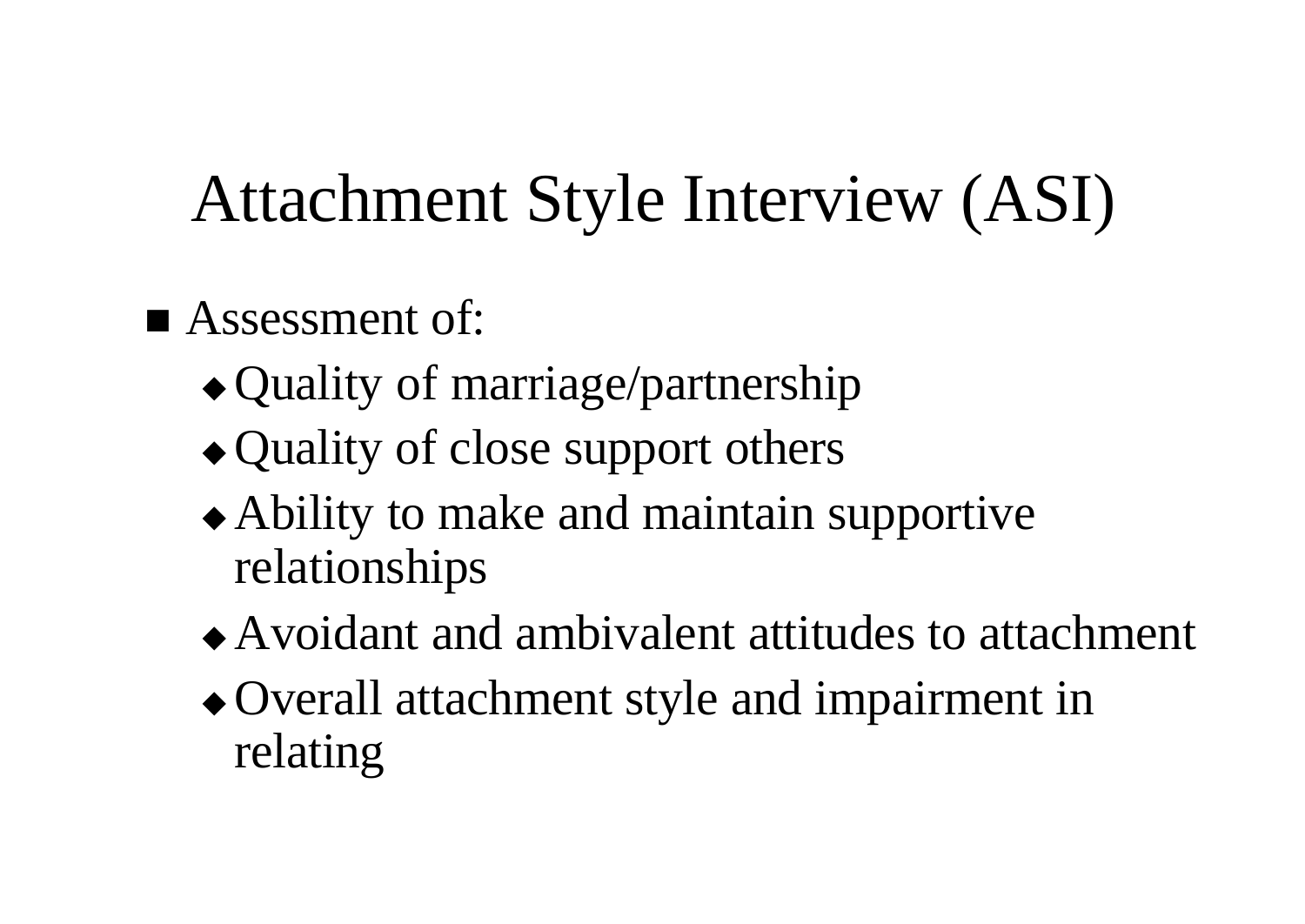# Attachment Style Interview (i) Support ratings

- Questions about social network and family of origin.
- Detailed questioning about ongoing supportiveness of relationship with (a) Partner
- (b) 1st 'Very Close Other' (c) 2nd Very Close Other.
- Scales (rated n1. marked, 2: moderate, 3:some, 4:little/none)
	- $\triangle$  Confiding
	- $\triangle$  Emotional support
	- $\triangle$  Negative and positive interaction
	- $\triangle$  Felt attachment
	- $\triangle$  Overall quality of support (scale 1-7 points)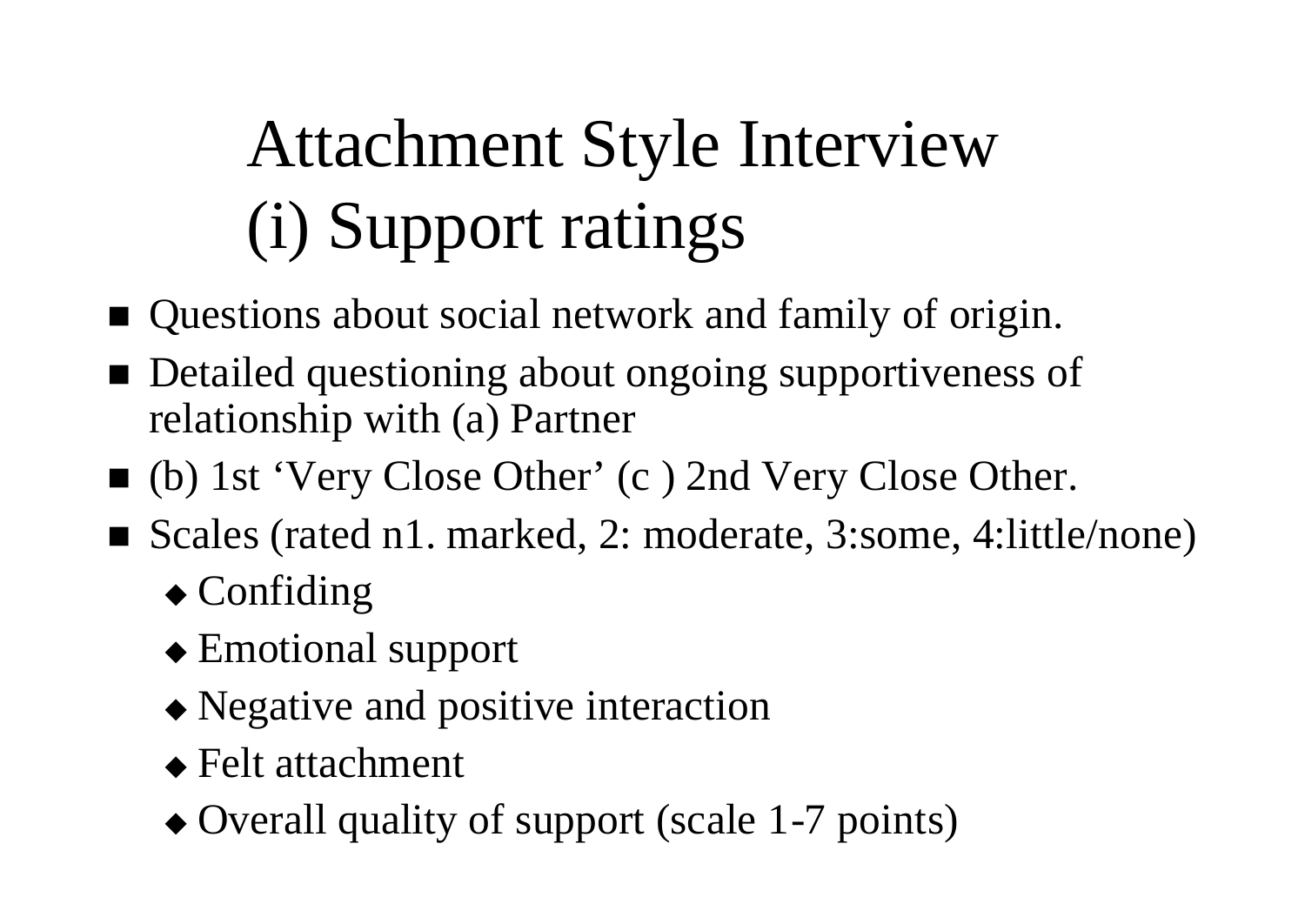Attachment Style Interview (ii) Attachment scales

4-point scales:

- $\blacksquare$  Ability to make & maintain supportive relationships
- $\blacksquare$  Mistrust
- **n** Constraints on closeness
- $\blacksquare$  Self-reliance
- Fear of rejection
- **n** Desire for company
- **n** Fear of separation
- $\blacksquare$  Anger
- Overall attachment style (13 point scale)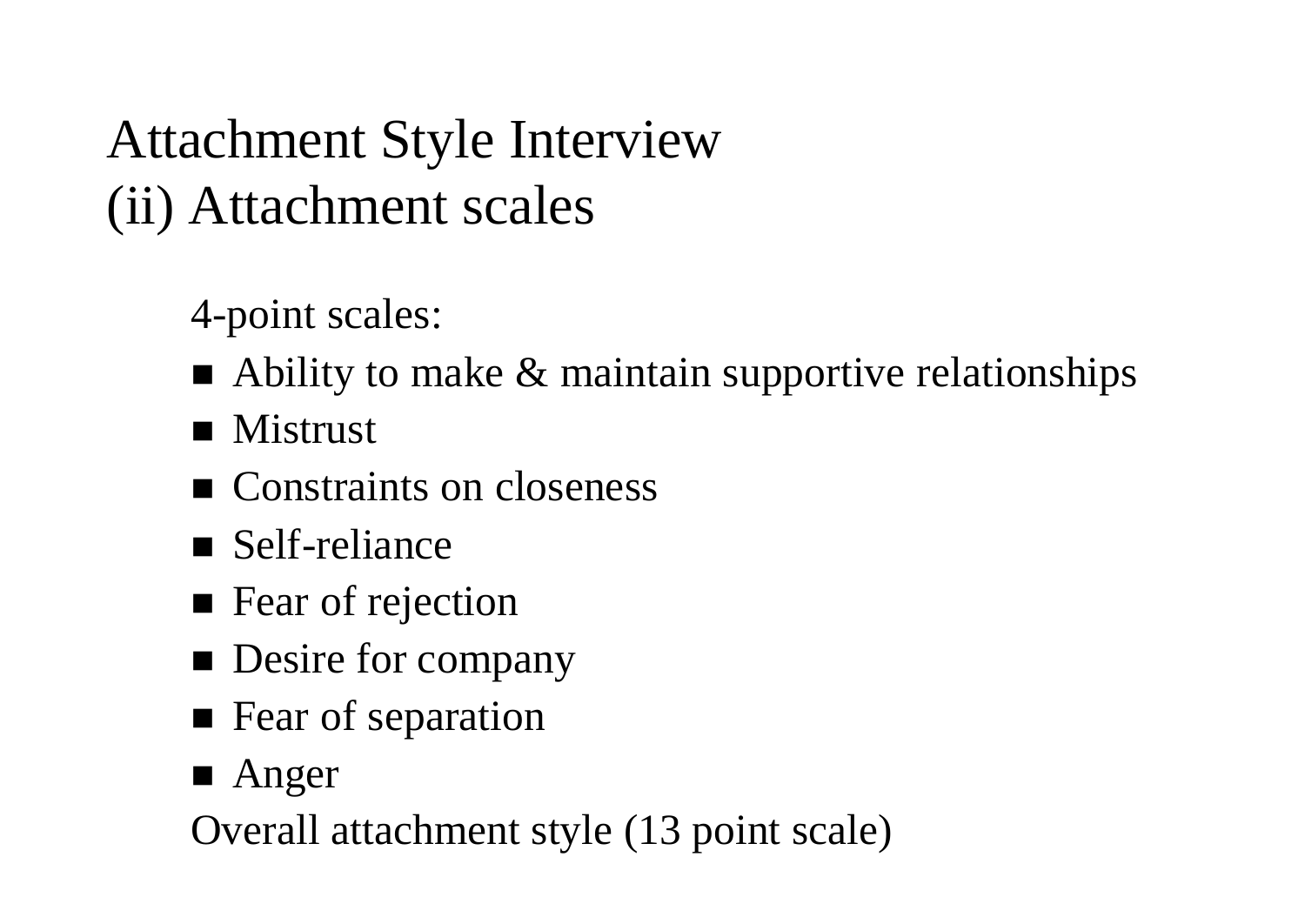# Attachment style classification (ASI)

#### **TYPE OF STYLE**

#### n **Enmeshed**

- $\bullet$  high desire company, fear of separation.
- n **Angry-dismissive**
	- $\bullet$  mistrust; self-reliance, anger
- n **Fearful**
	- $\bullet$  mistrust, fear rejection
- n **Withdrawn**
	- $\bullet$  constraints on closeness; selfreliance)

#### n **Clearly secure**

#### $\blacksquare$  Marked insecure

**IMPAIRMENT**

- Moderate insecure
- $\blacksquare$  Mild insecure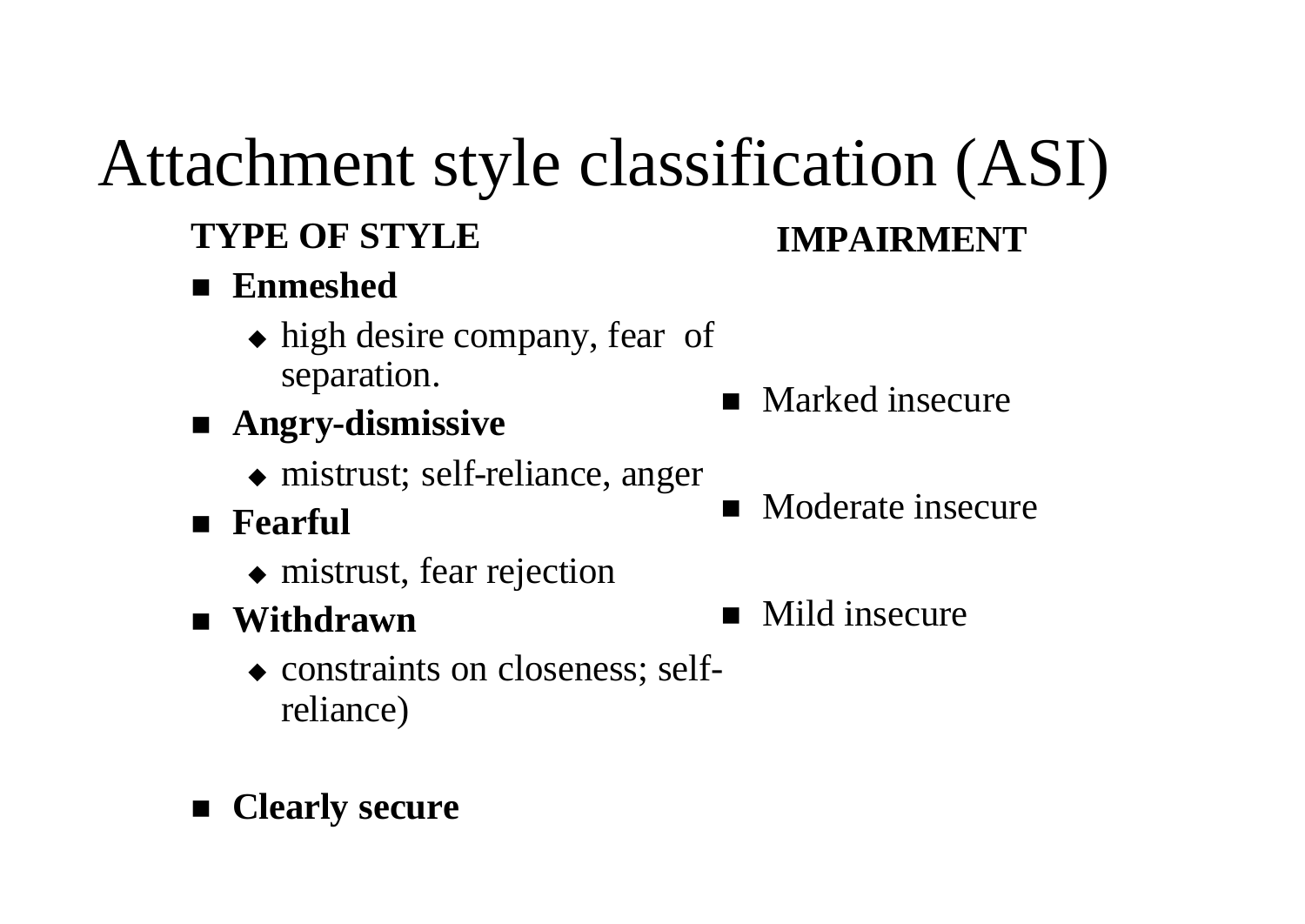### II. How does attachment style relate to affective disorder?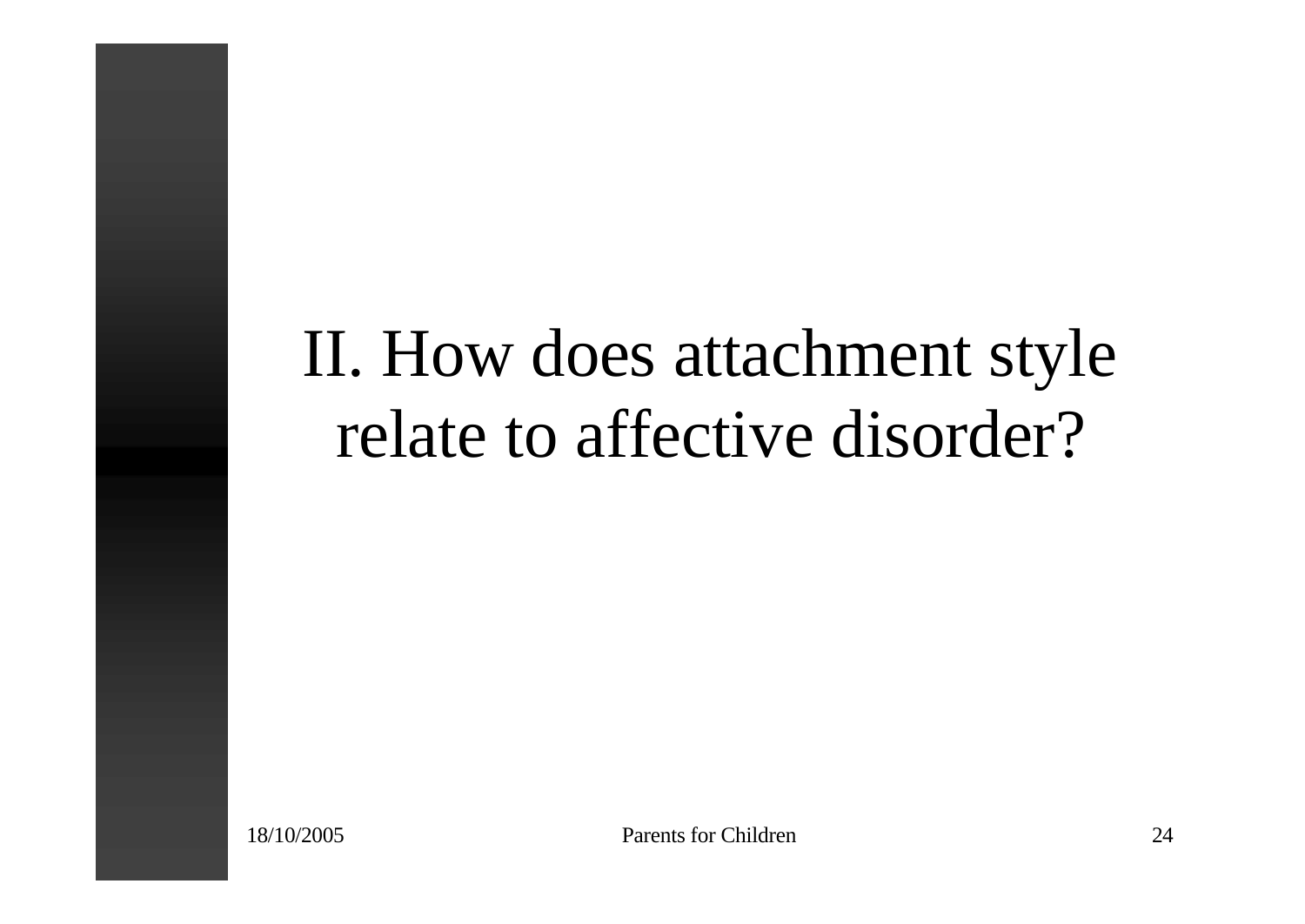### Sample of community women

- Stage 1: retrospective assessment 304 women selected from London GP surgery lists
	- $\triangle$  225 vulnerable women with
		- $\triangle$  Current poor relationships (conflict partner or conflict child) OR
		- $\triangle$  Neglect or abuse in childhood
	- $\triangle$  80 comparison women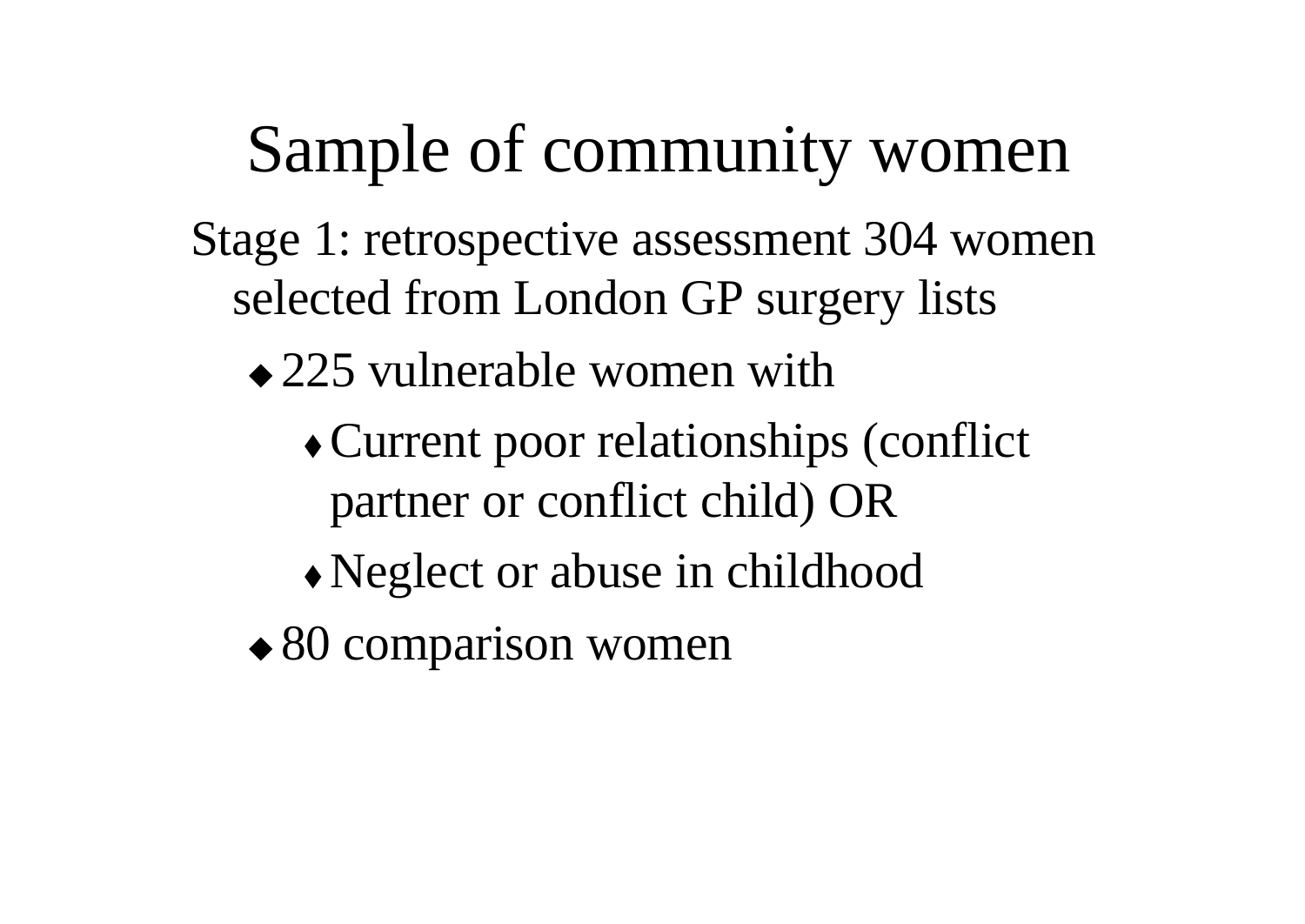# Assessment Interviews – Lifespan Research Group

Childhood Experience of Care and Abuse (CECA): assesses parental loss, neglect, antipathy, physical abuse, sexual abuse & psychological abuse <17.

Attachment Style Interview (ASI) assesses quality of support as well as degree of insecure attachment and insecure style.

Self Esteem & Social Support (SESS): Assesses positive and negative evaluation of self

SCID – psychiatric diagnostic interview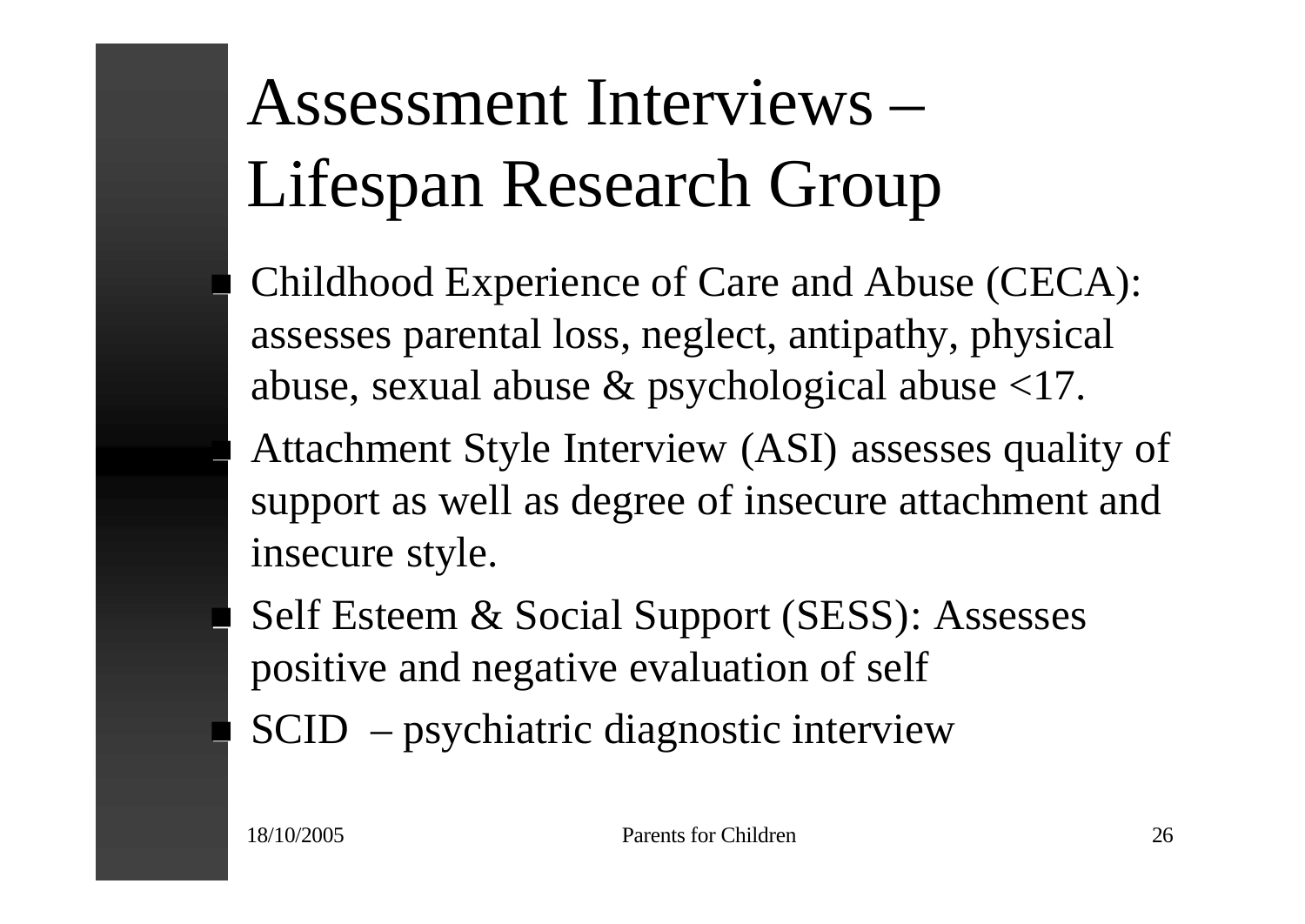# Prevalence of insecure style: ASI: 80 London women

**Security of style Type of attachment style**

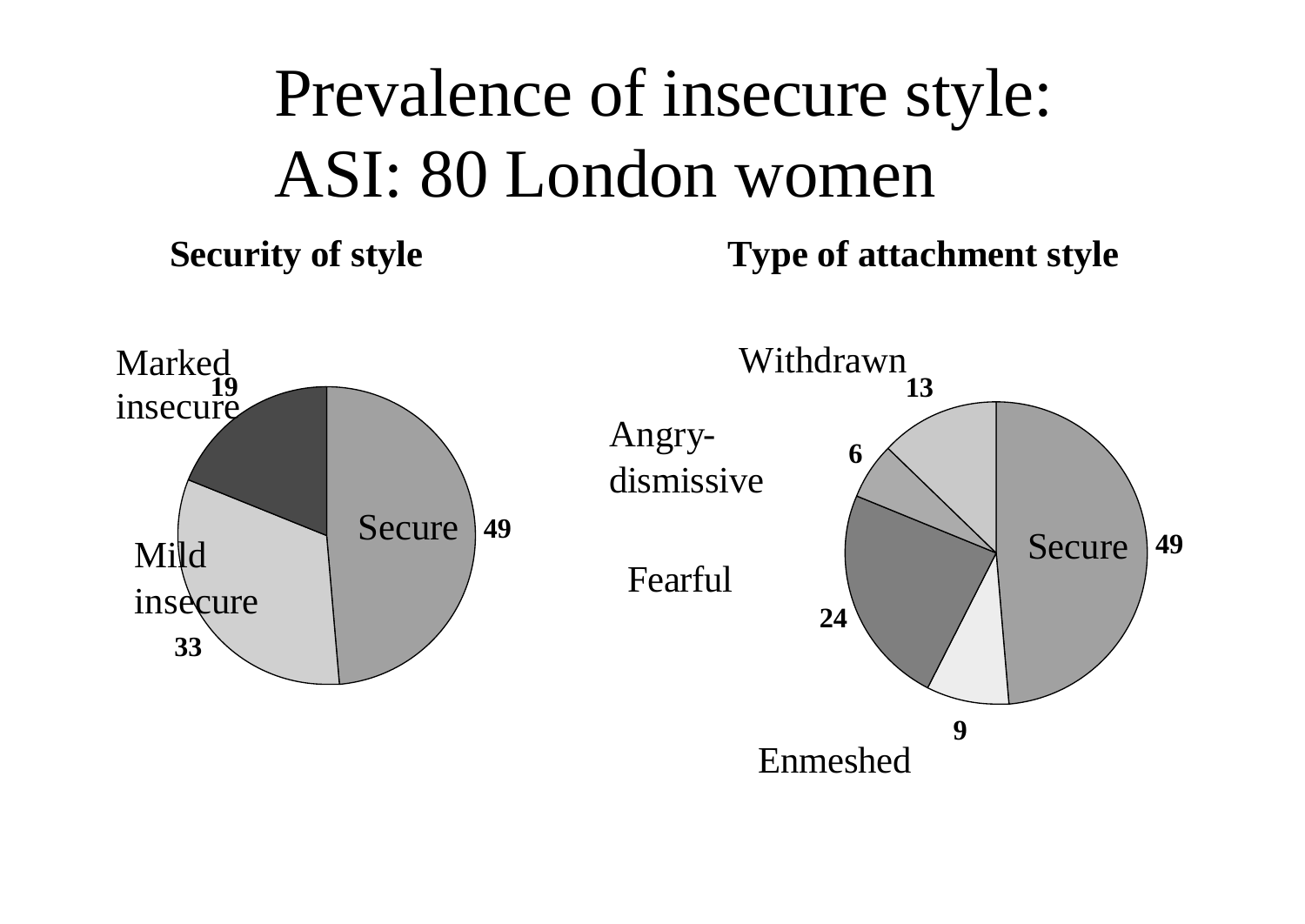### Attachment style and major depression

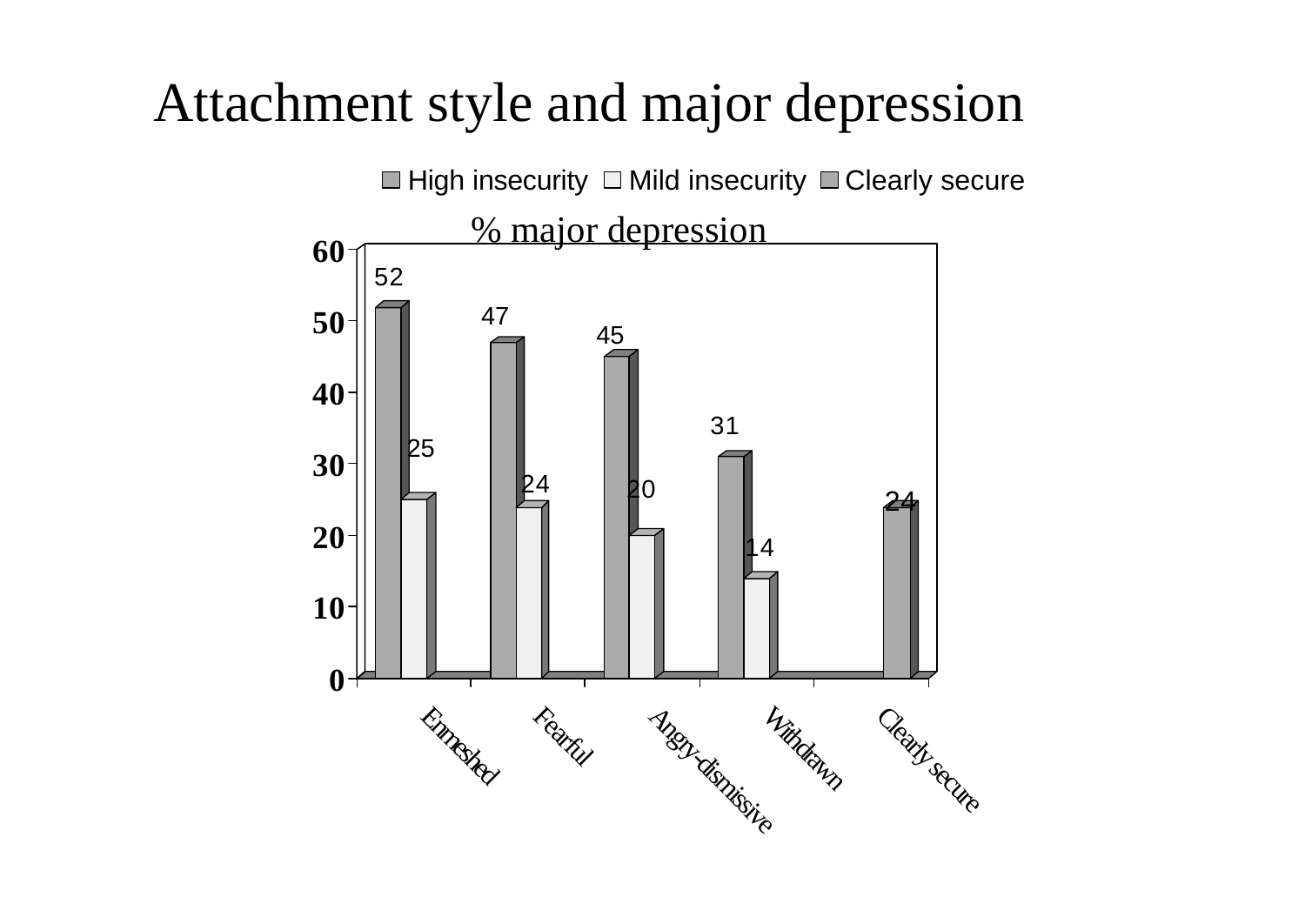### Path analysis model of lifetime adult vulnerability

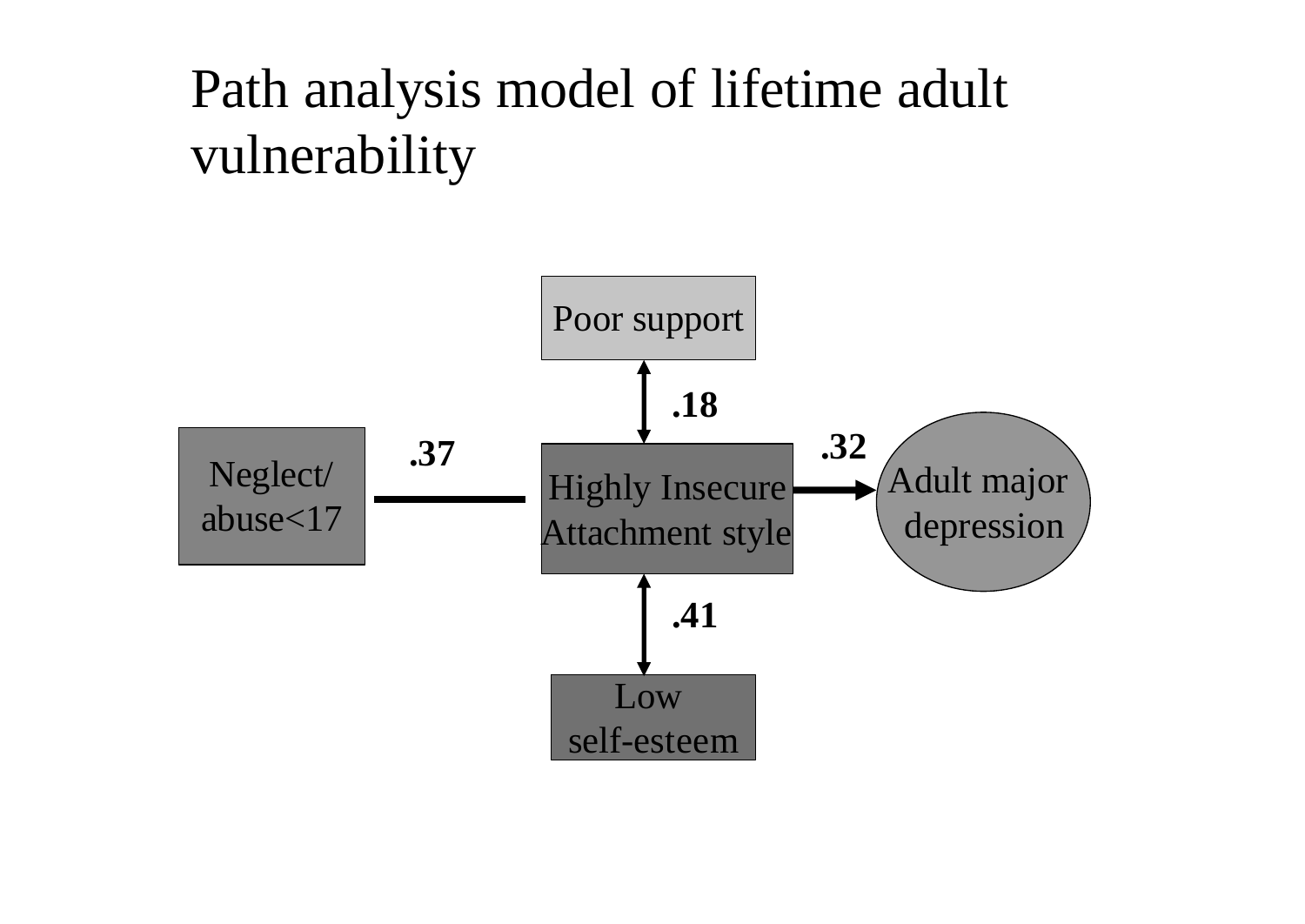### Role of previous pregnancy & marital experience



\* Relates particularly to Fearful style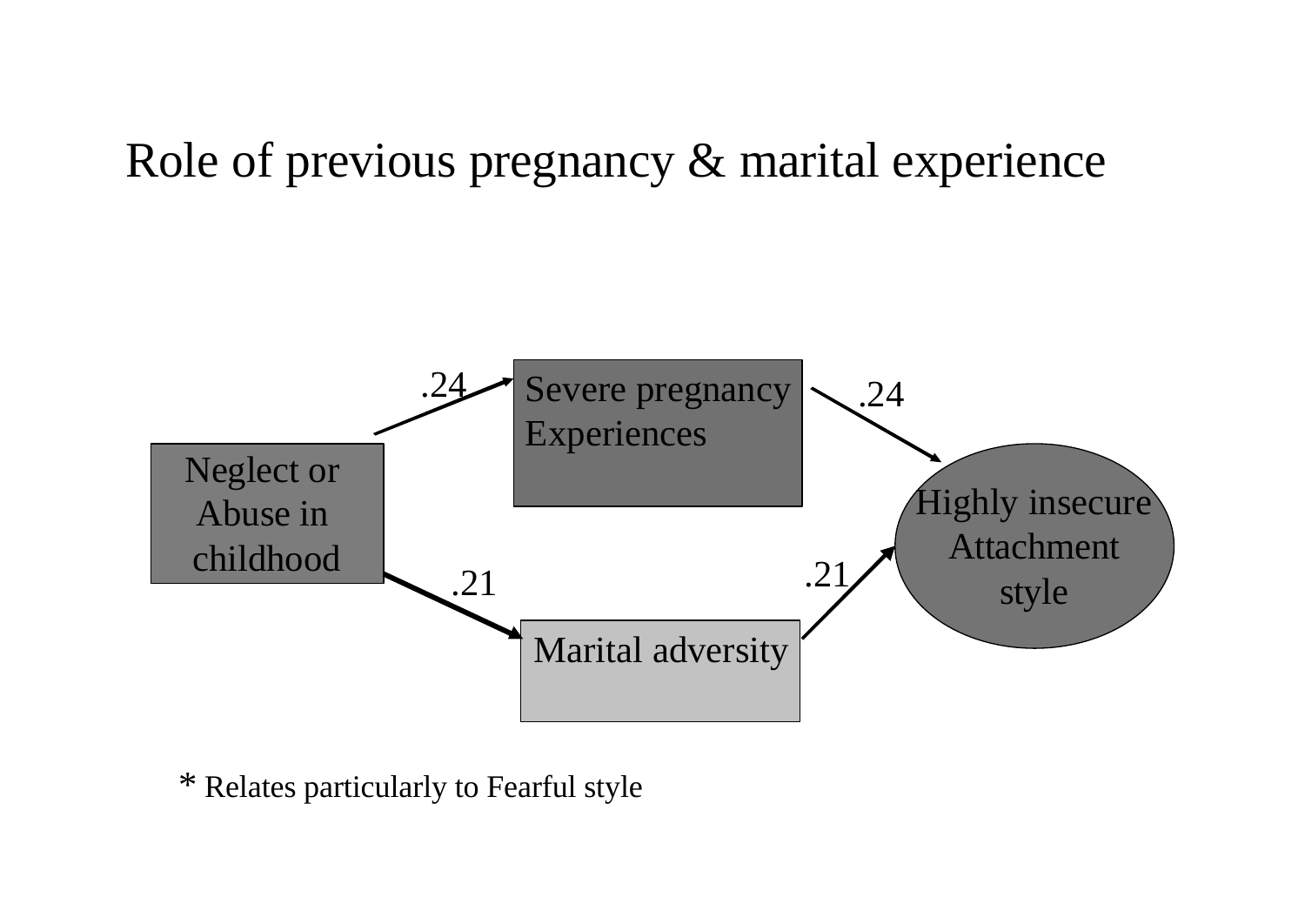### Attachment style and depression Specificity of style



Loglinear analysis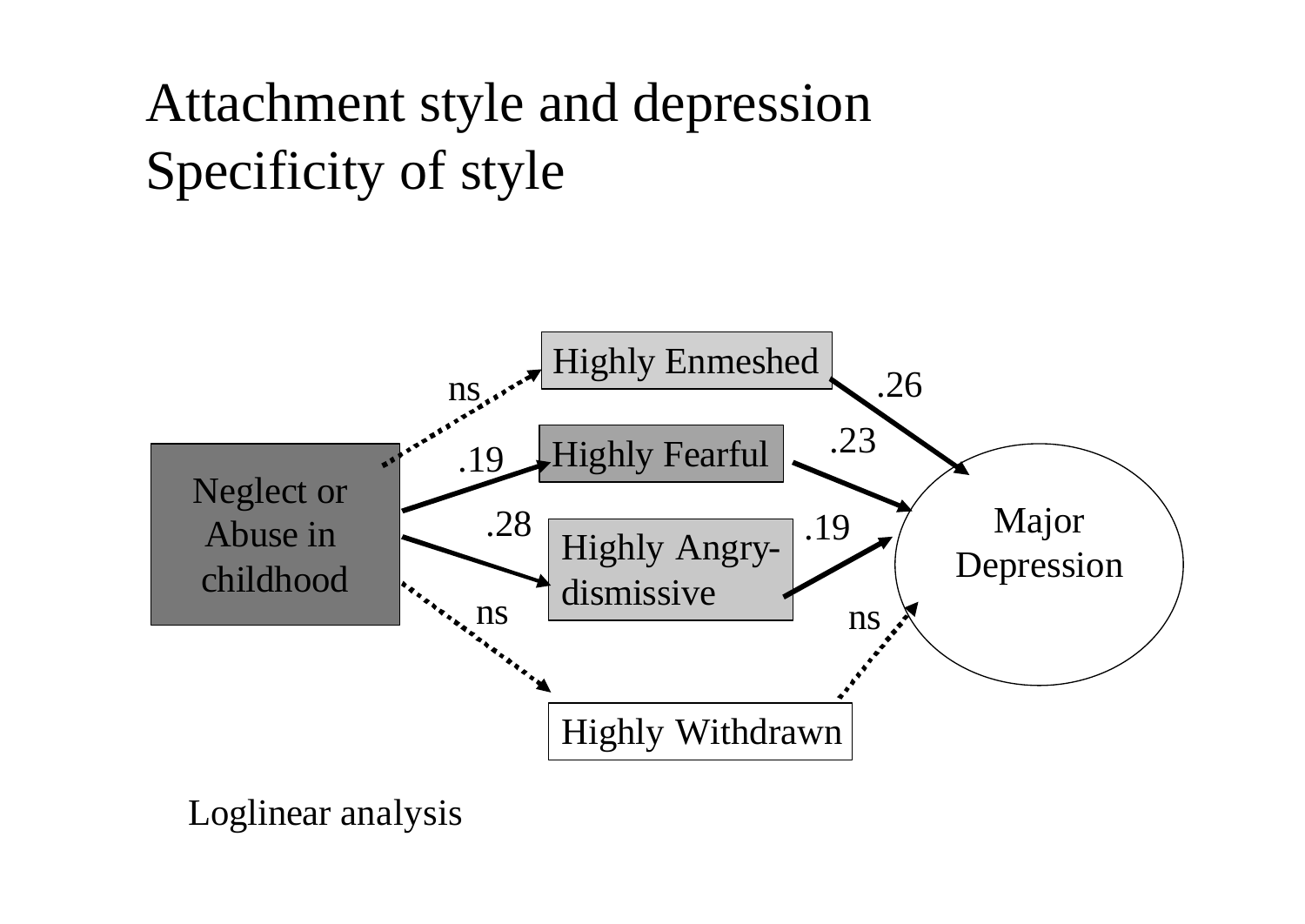Changes in attachment security - prospective analysis over 3 years  $(N=154)$ 



\* Correlation of ASI at time 1 and time 1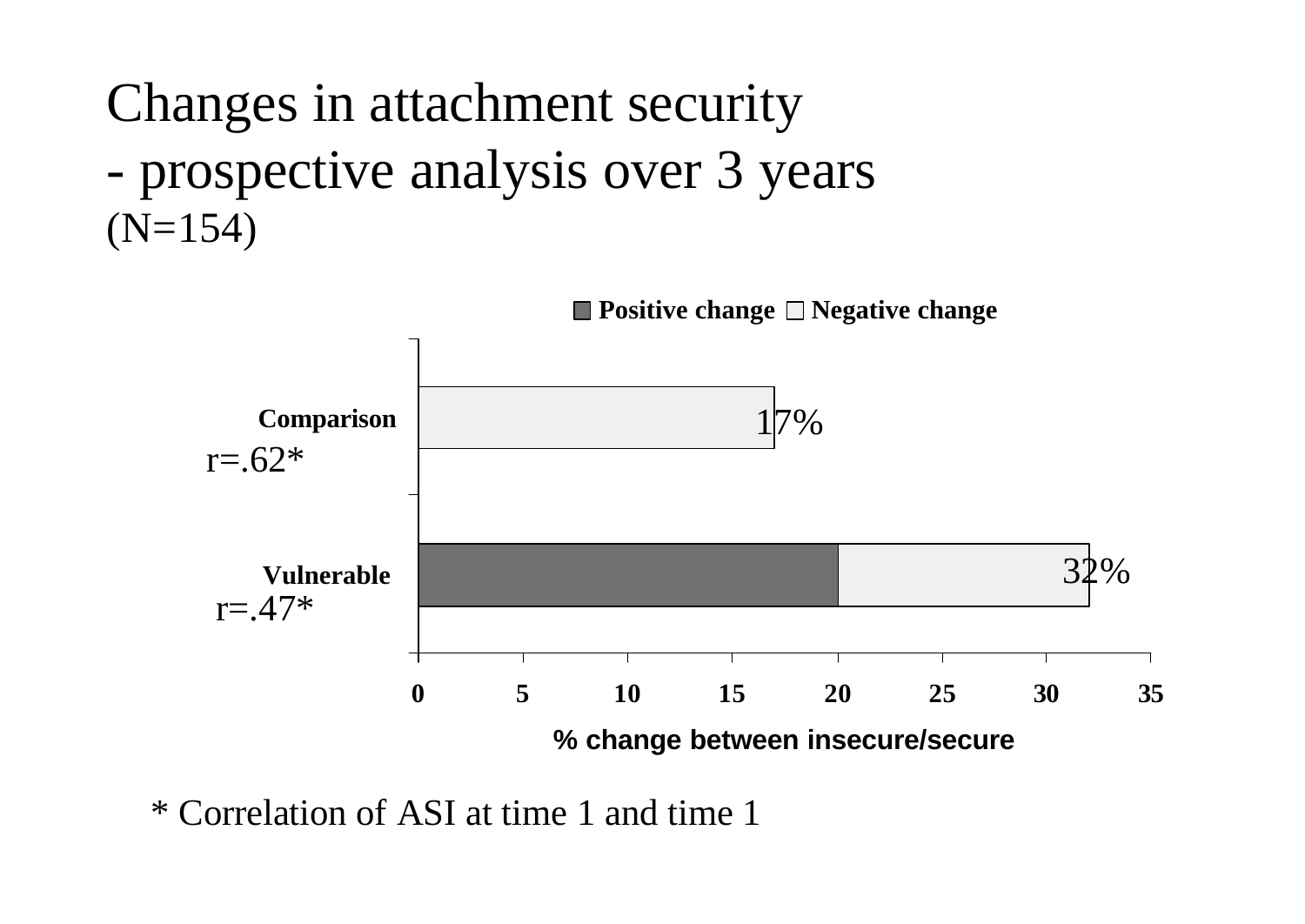# Summary of Findings

- ASI studied in lifespan social model of vulnerability for depression.
- ASI significantly associated with low self-esteem, poor support and depression.
- $\blacksquare$  ASI significantly associated with neglect/ abuse in childhood, previous marital adversity and previous severe pregnancy experience.
- ASI is relatively stable, but there is change over time eg 17%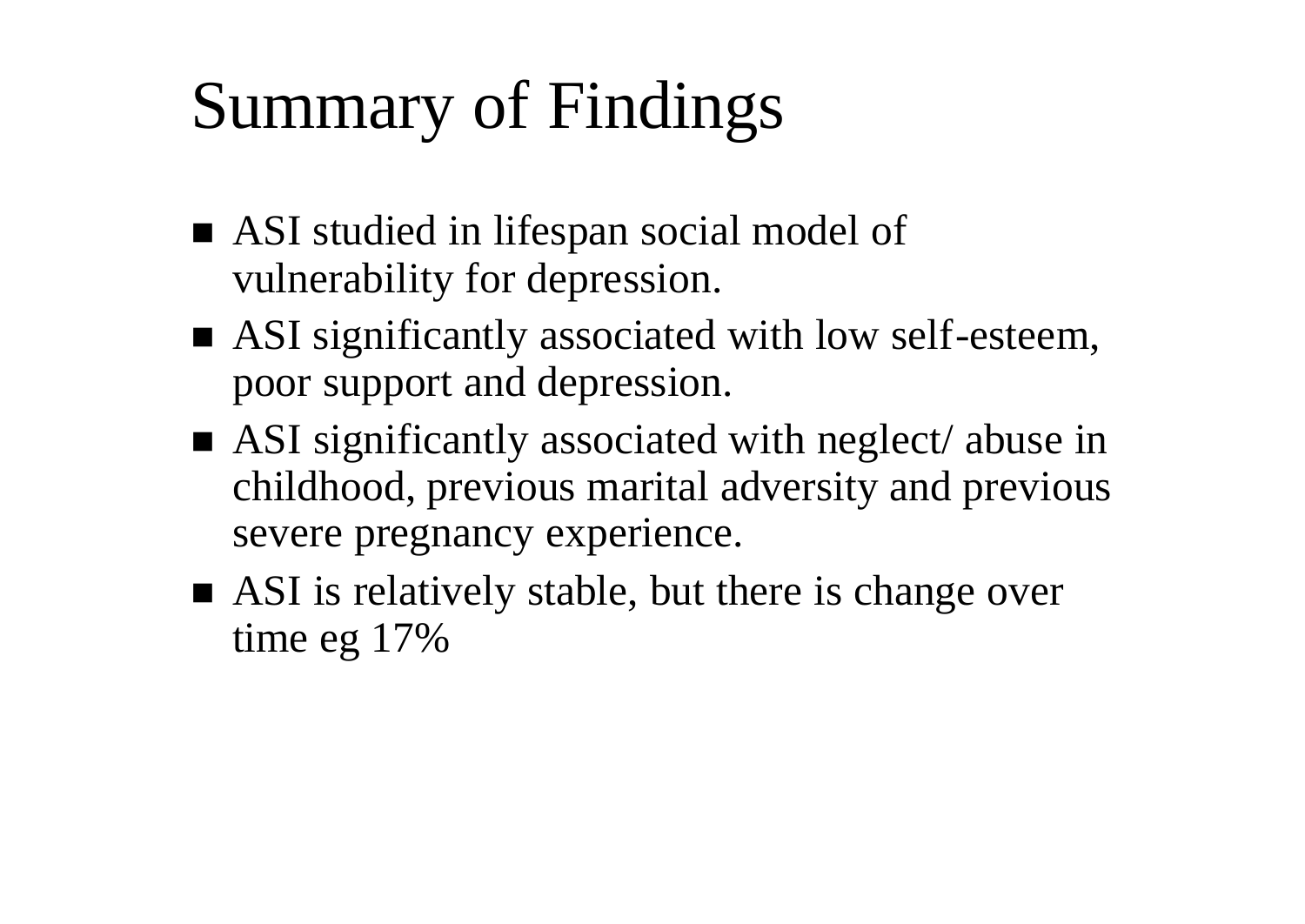How is carer attachment style relevant for adoption/fostering practice?

18/10/2005 Parents for Children 34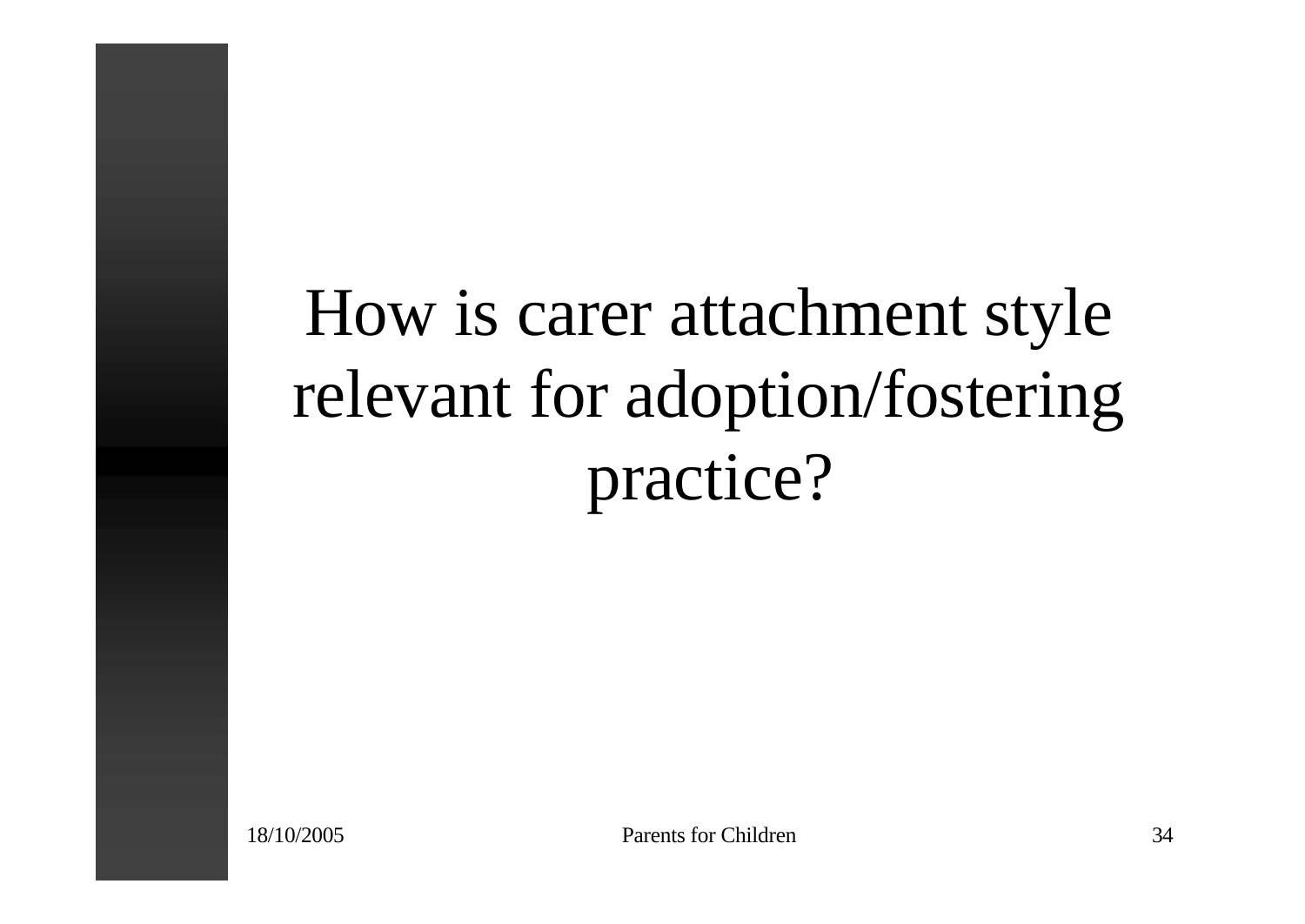### Relevance for adoption/fostering

- Aid understanding of risk/resilience of carers – before and after placement.
- $\blacksquare$  Assess carer ability to access support when under stress.
- $\blacksquare$  Match carer(s) attachment style to child's attachment style (potentially…)
- Assess birth parents attachment style in relation to contact issues.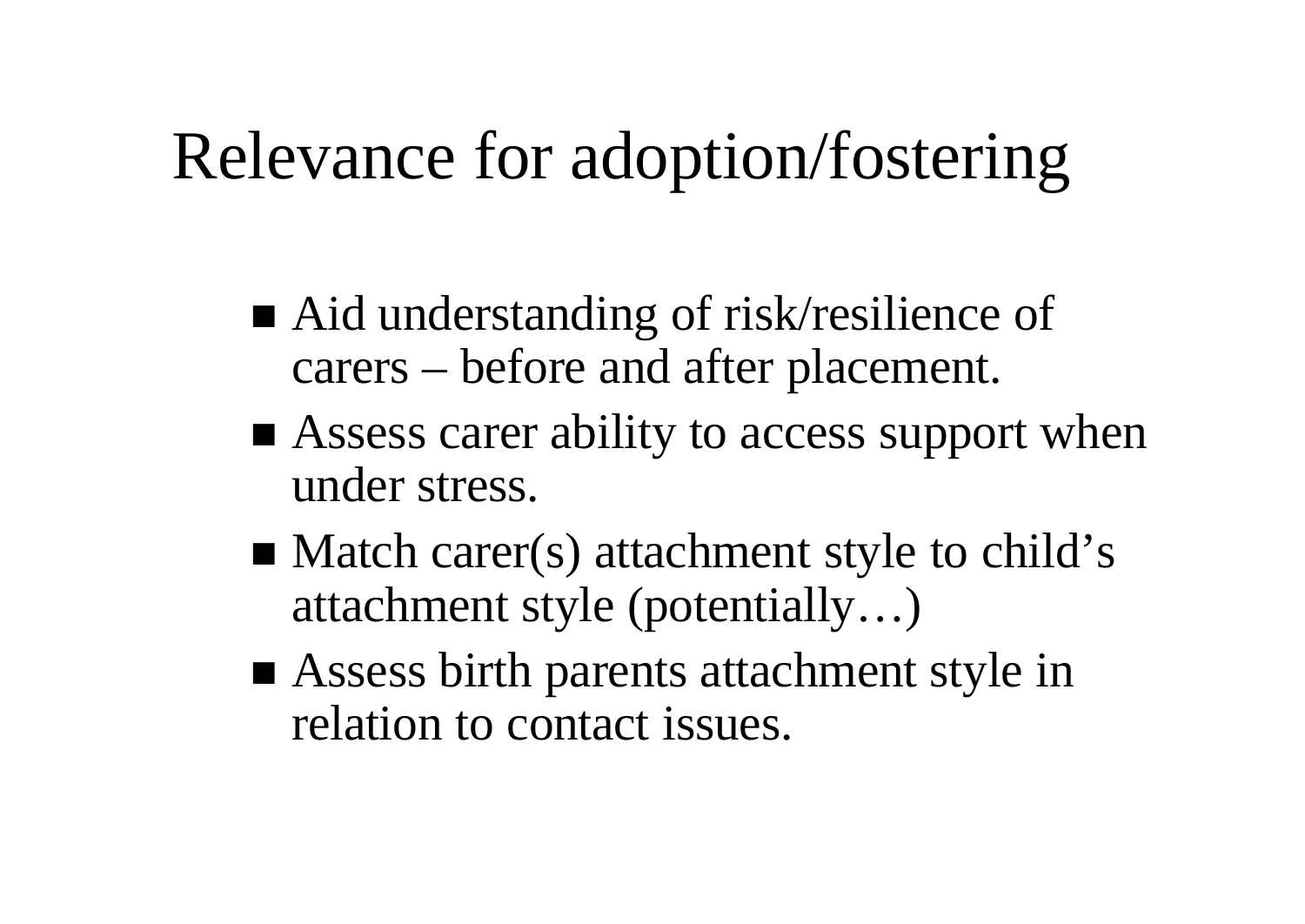### Policy background

- $\blacksquare$  The Adoption & Children Act (2002) improving post-adoption support; improving pre-placement matching
- Framework for the Assessment of Children in need (2000) – standardising and increasing reliability of assessments within an ecological framework.
- Evidence-based practice  $\&$  bridging research and practice – universities and agencies work together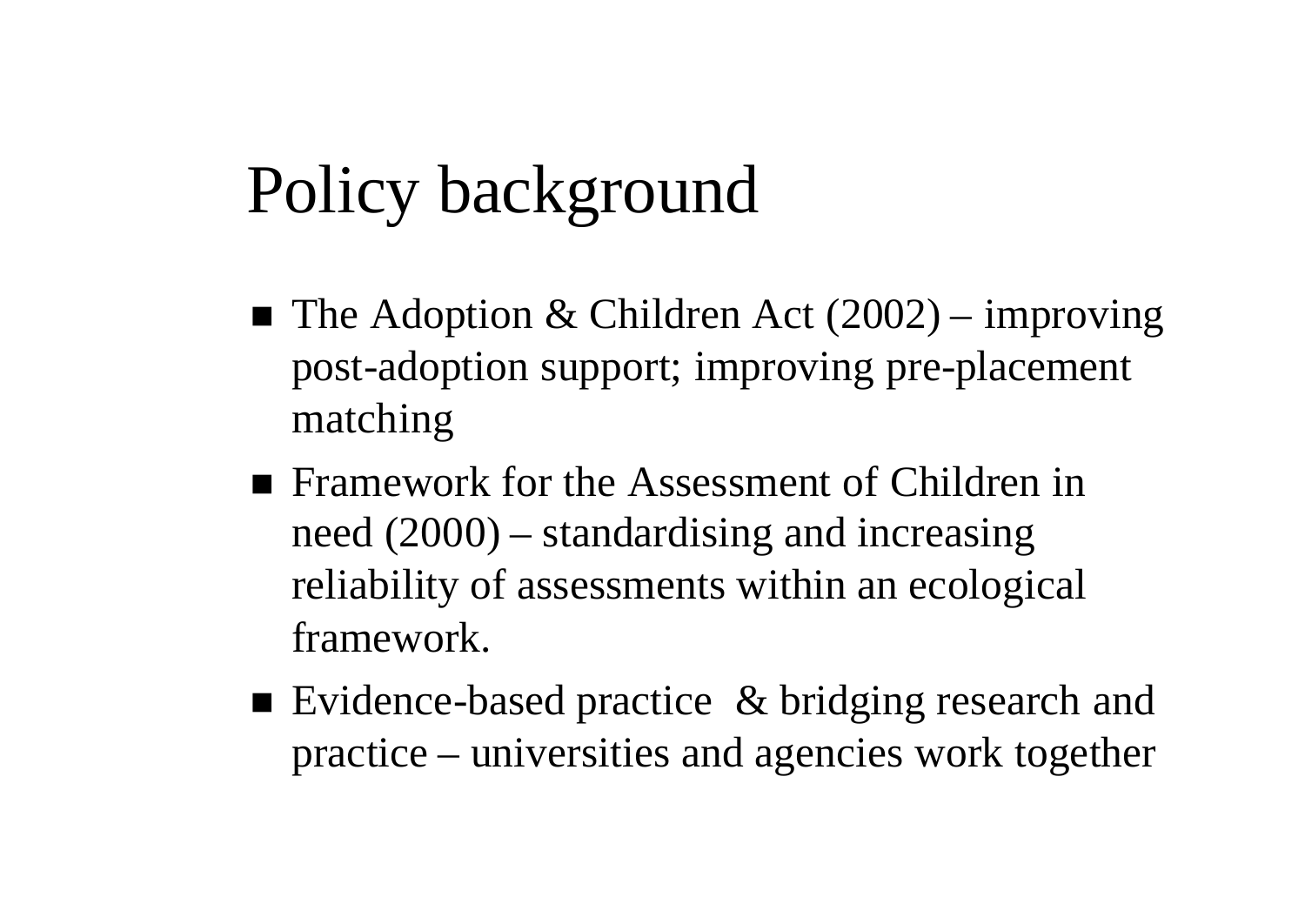### Assessment Framework Model (2000)

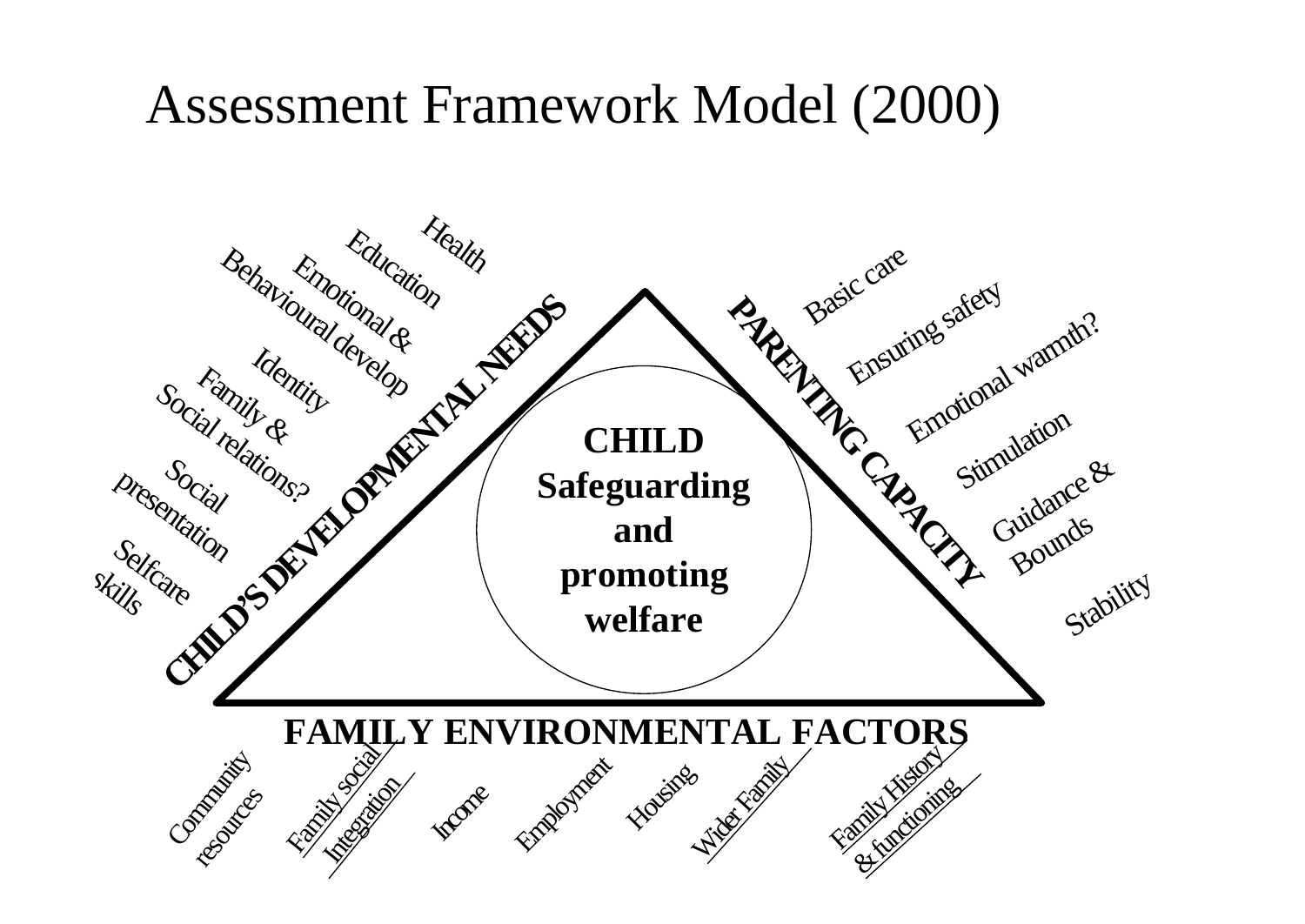Assessment in adoption/fostering -The Home study – Practice Guidelines

- Looks in detail at prospective adopters history, present situation and likely future to determine capacity (with help and support) to parent adopted child.
- Use of the Framework of Assessment of Children in Need and their Families.
- Free to use additional evidence-based tools to aid completion of Form F.
	- <sup>u</sup> "*Many agencies ..have tools.. and they are free to use any such tools they find helpful*".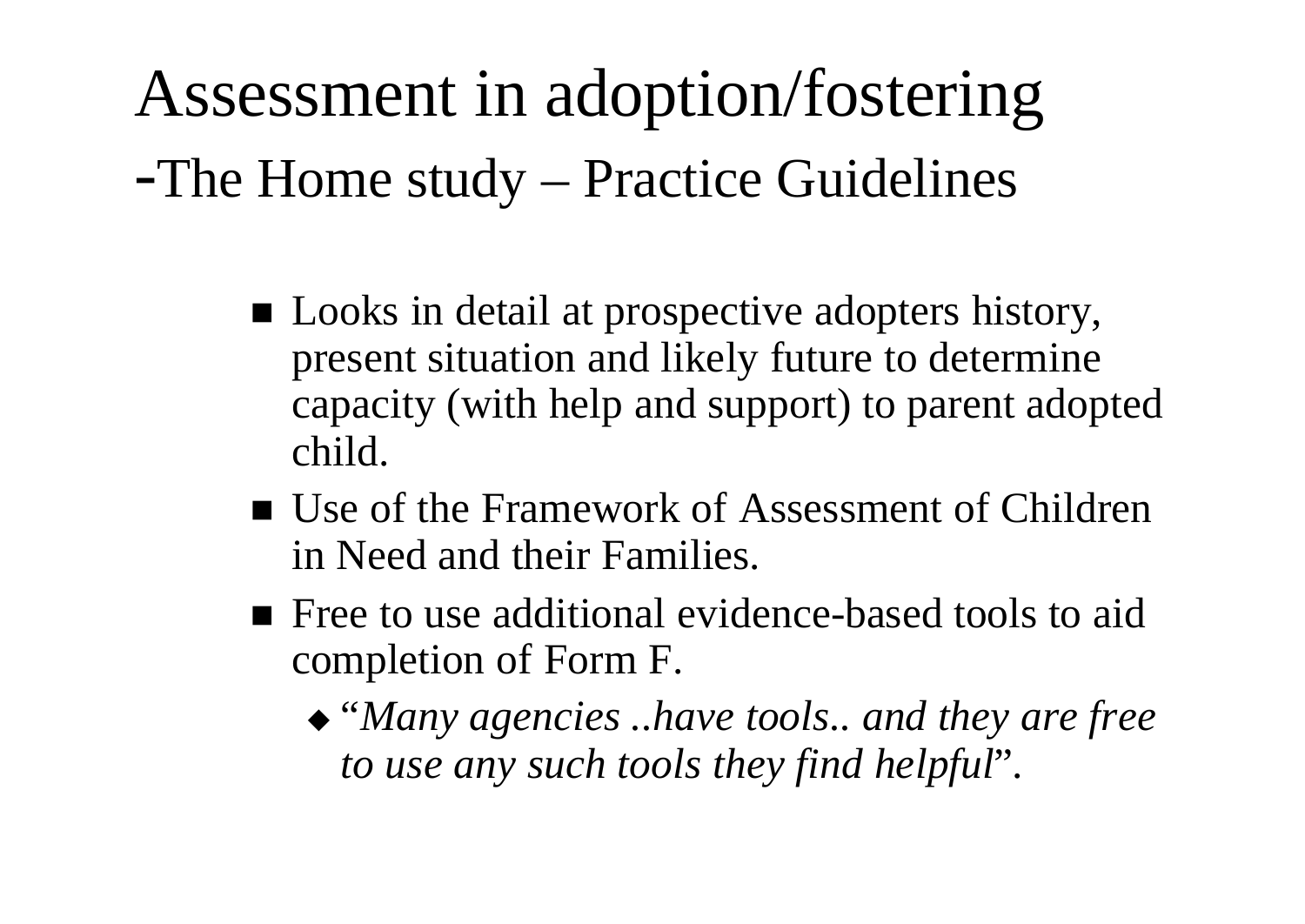Assessment of partner relationship Home assessment

"*stable and permanent partner relationship to withstand the stresses of adopting a child. Quality and strength of the relationship, although more difficult to evidence, more important than its length."*

- $\triangle$  What makes relationship work
- $\triangle$  How couple resolve difficulties
- $\triangle$  How couple perceive commitment
- $\triangle$  How decisions made
- $\bullet$  What causes conflict
- $\triangle$  How partners support each other and meet each others needs
- $\triangle$  How couple adapt to changing circumstances.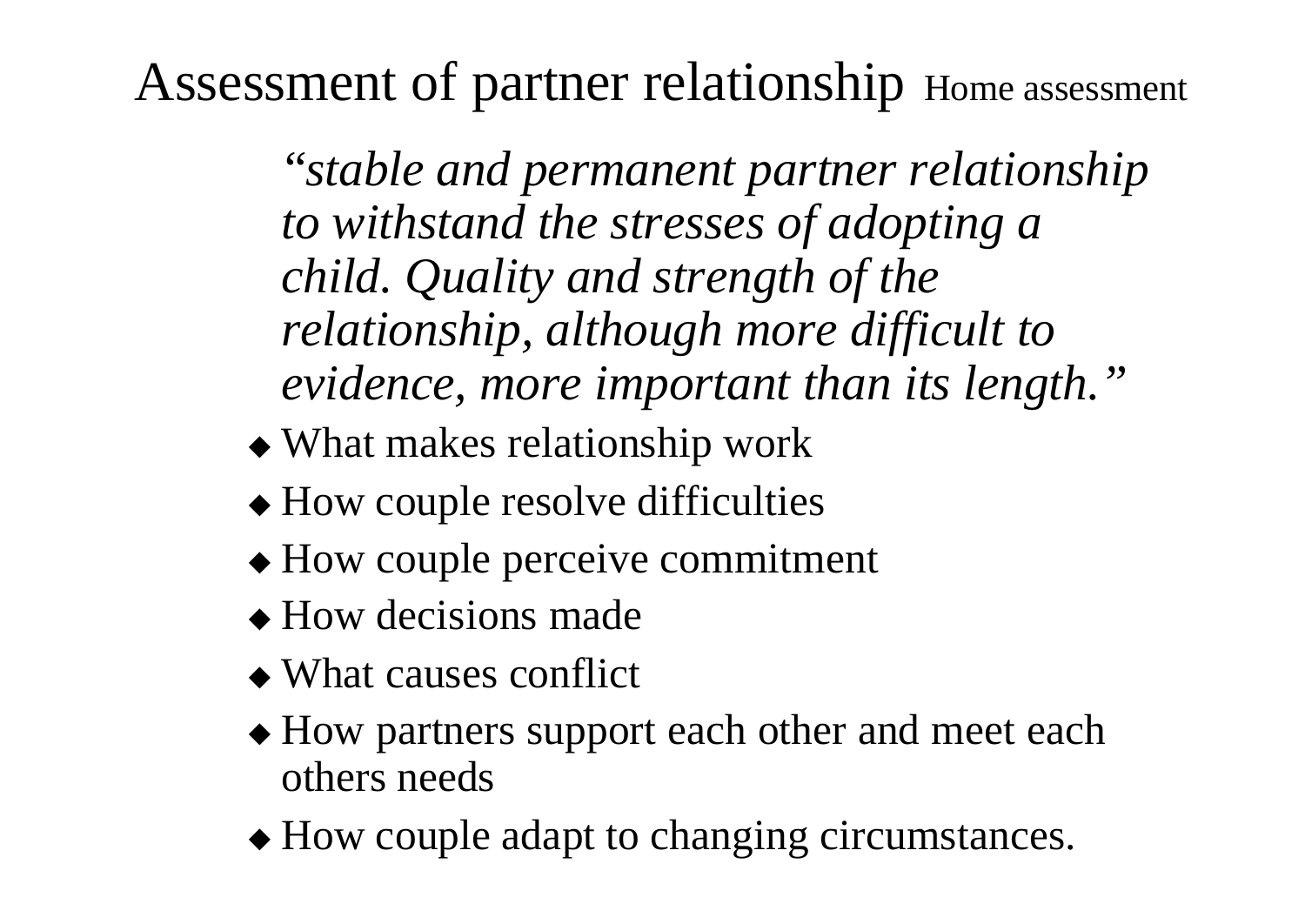# Support

- *"to sustain them through challenges of caring for adopted child."*
- $\triangle$  Nature of close relationships
- $\triangleleft$  Good friends and support
- $\bullet$  Close relatives
- $\triangle$  Trusted person nearby to provide practical help
- $\triangle$  Families social integration eg neighbours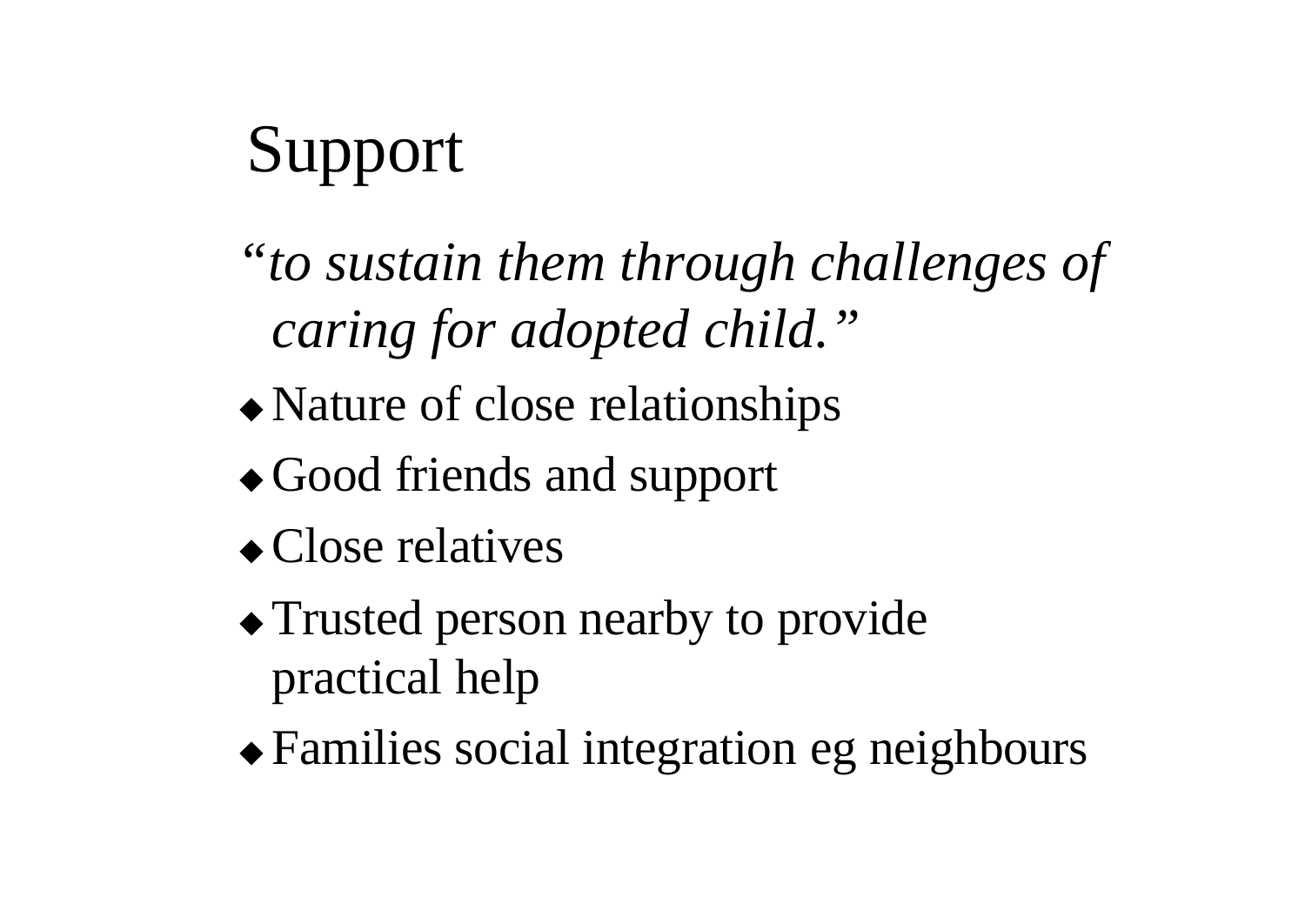### RECOMMENDED ASSESSMENT PROCESS

(Practice guidance, page 105)

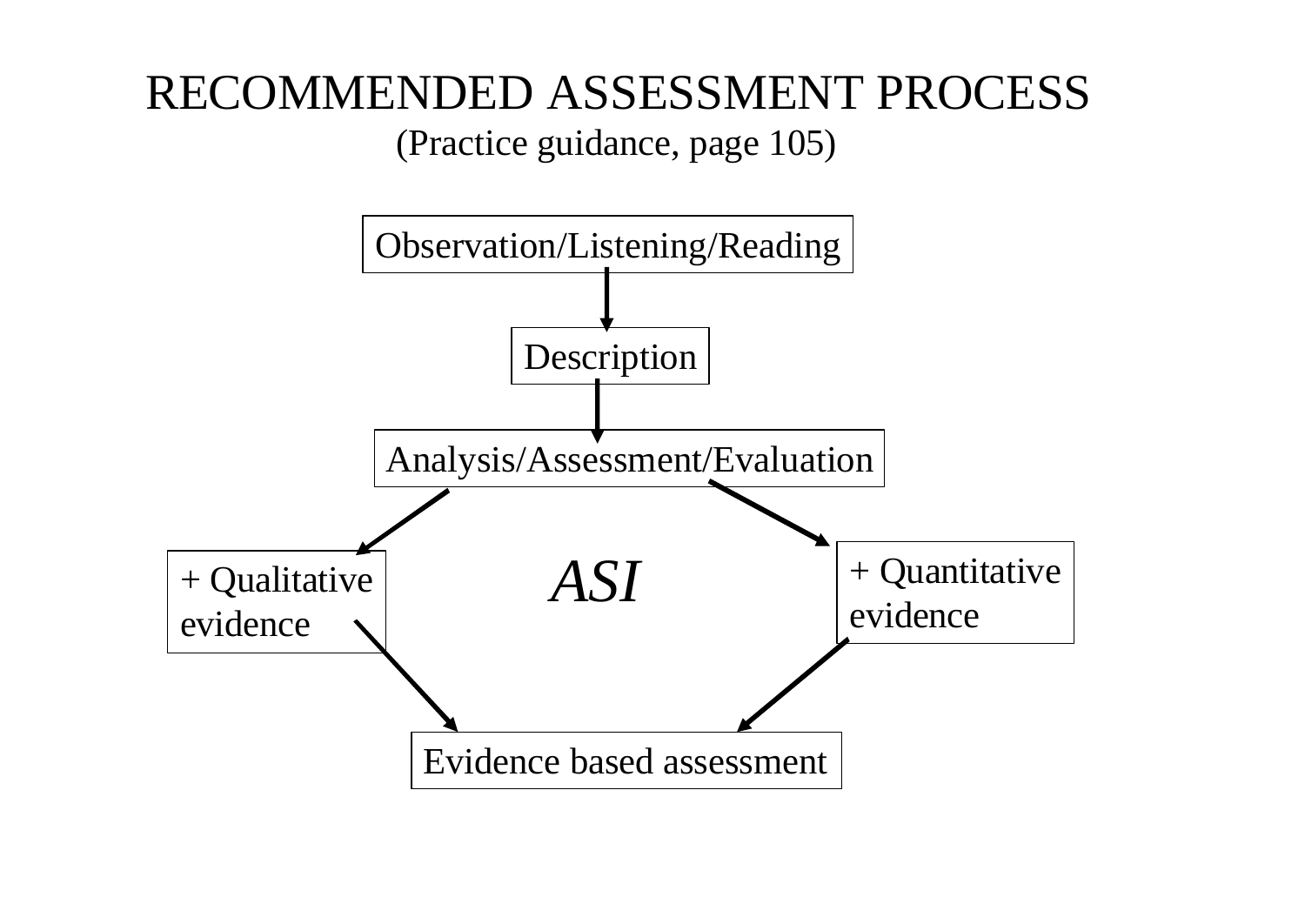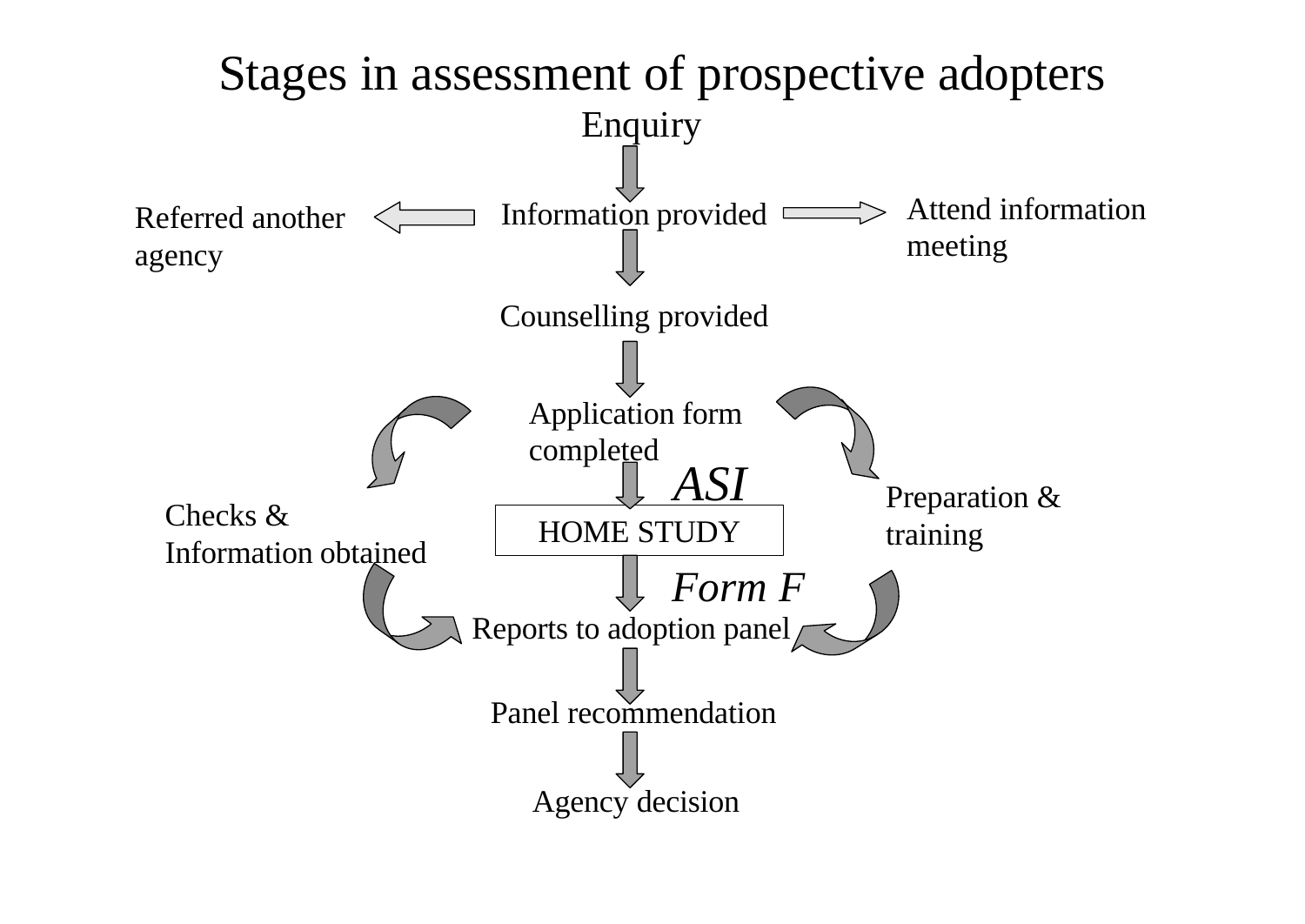### **Attachment theory – Impact of child's behaviour on parent's attachment**

- The child will transfer a specific style of relating to new relationship.
- The maltreated child's behaviour may be angry aggressive, emotionally withdrawn or disordered.
- The maltreated child's behaviour may challenge the parent's own fearful, hostile, withdrawn or clingy attachment style.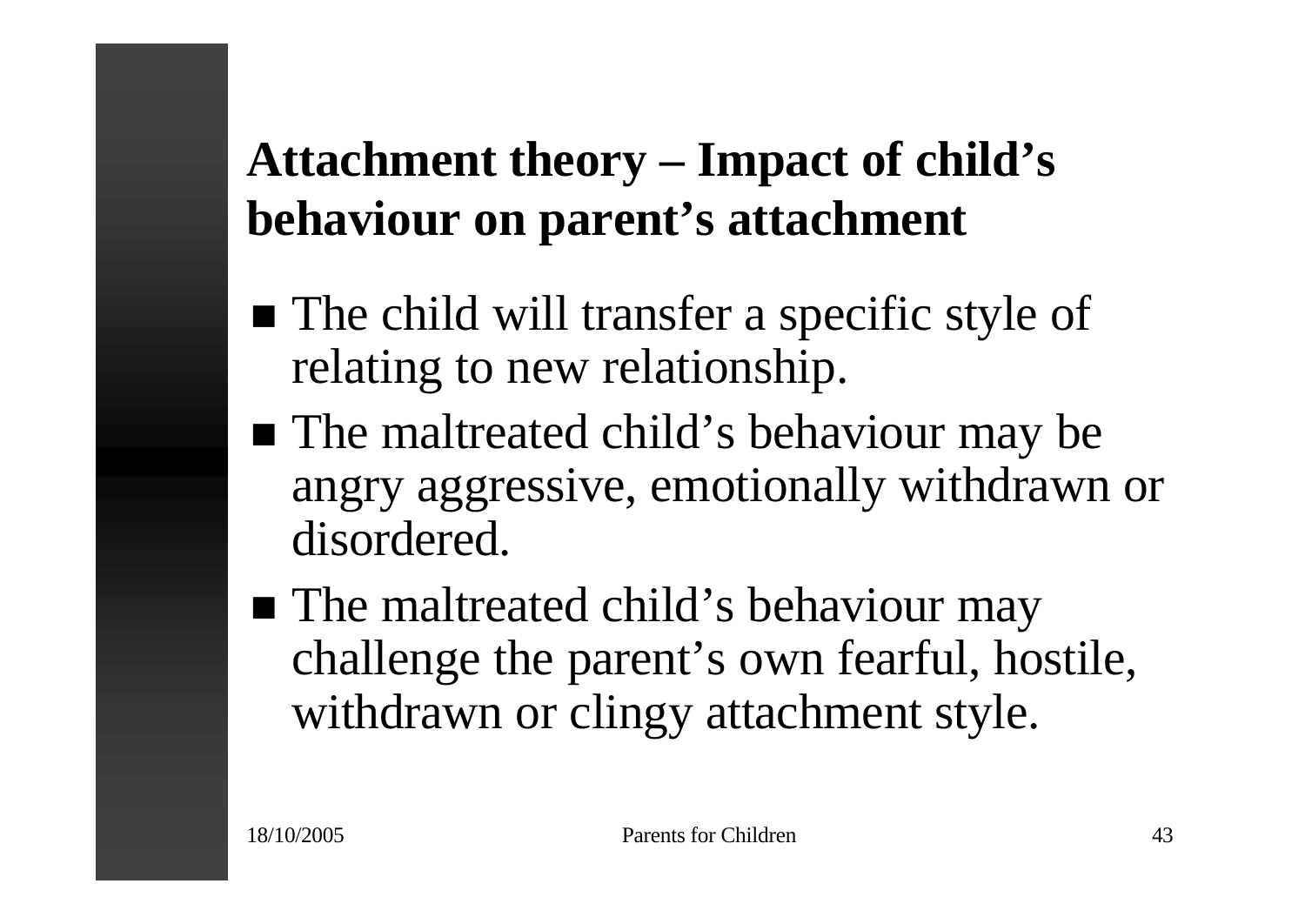### Reverse transmission of risk:Child to carer



PLACEMENT BREAKDOWN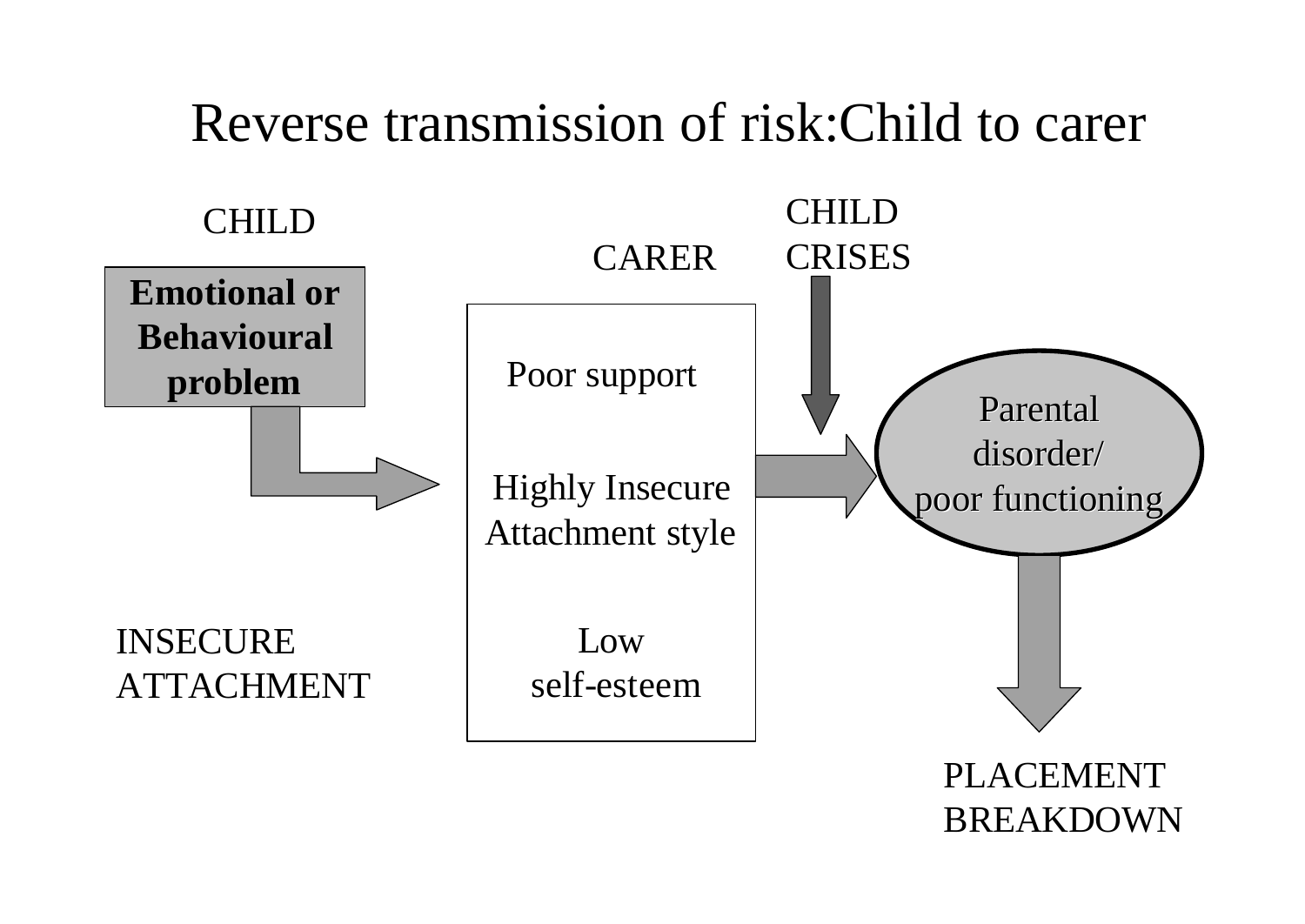# Positive outcome for placement stability

- *Not overstressed as family.*
- Strongly motivated to provide home.
- $\blacksquare$  Realistic expectations about possible difficulties.
- *Willingness/ability to receive support from outside.*
- *Opportunity for good quality interactions.*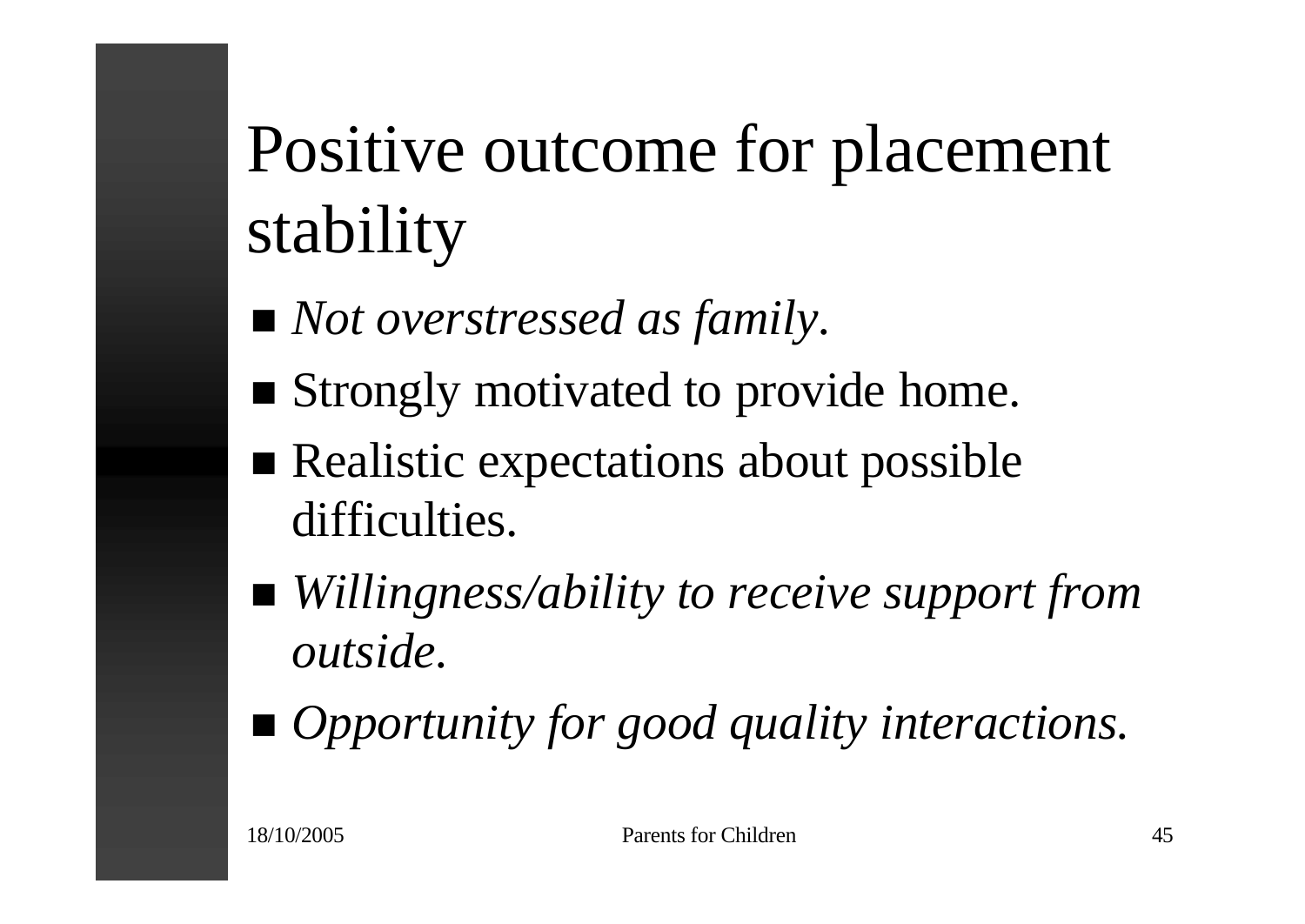### Resilience model – effect of intervention?

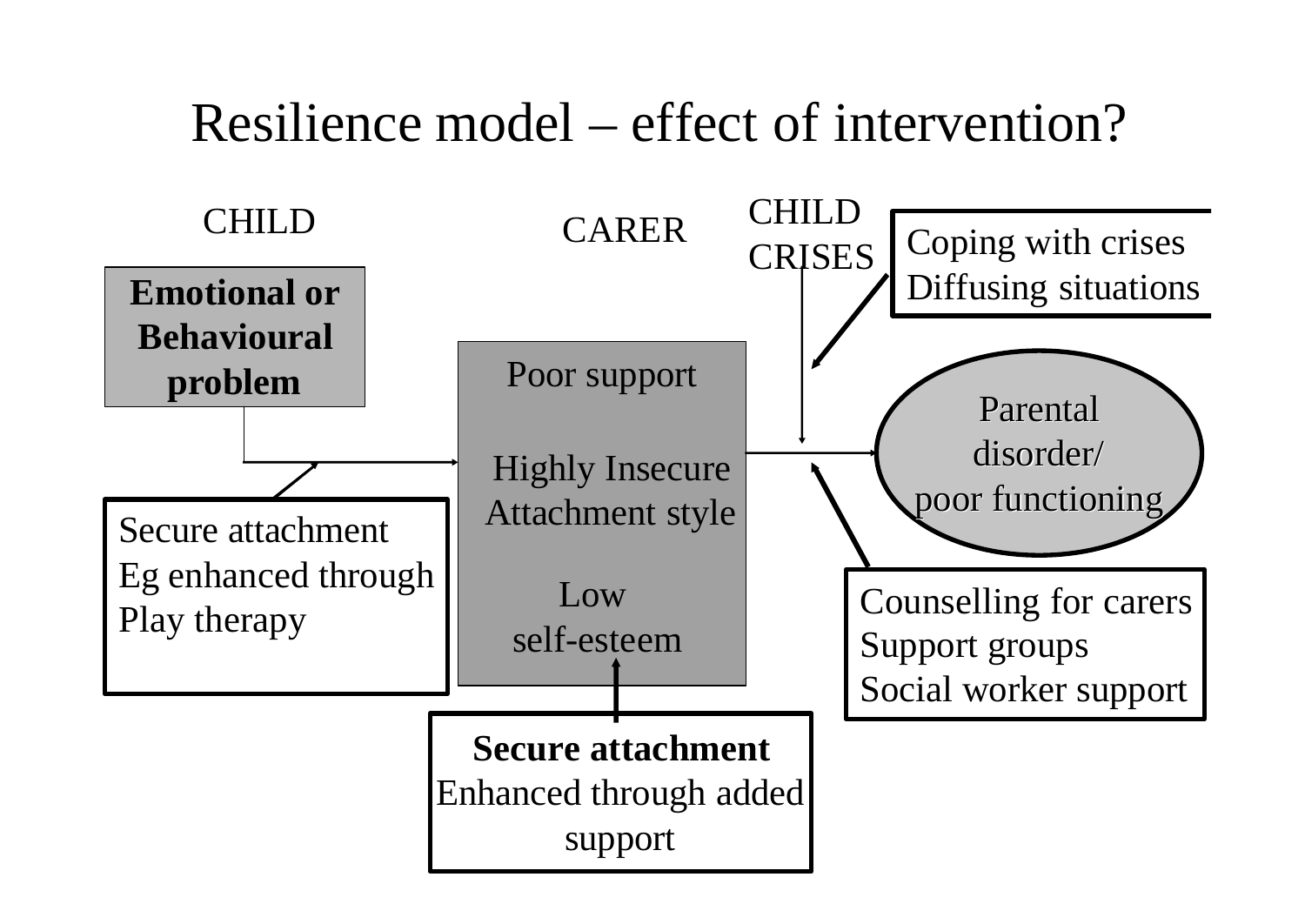### Use of the ASI in adoption/ fostering practice

- DfES have approved the ASI as recommended assessment tool in new guidelines
- ASI training is to be rolled out nationally through Child & Family Training network
- $\blacksquare$  Further dissemination/workshops required for service managers and adoption panels
- Additional evaluation work is being undertaken:
	- $\triangle$  Surrey Social Services have had whole team (45) trained. Follow-up evaluation will determine:
		- $\triangle$  Is ASI used reliably in practice?
		- Does ASI in carers help predict stable placement and better use of support/services?